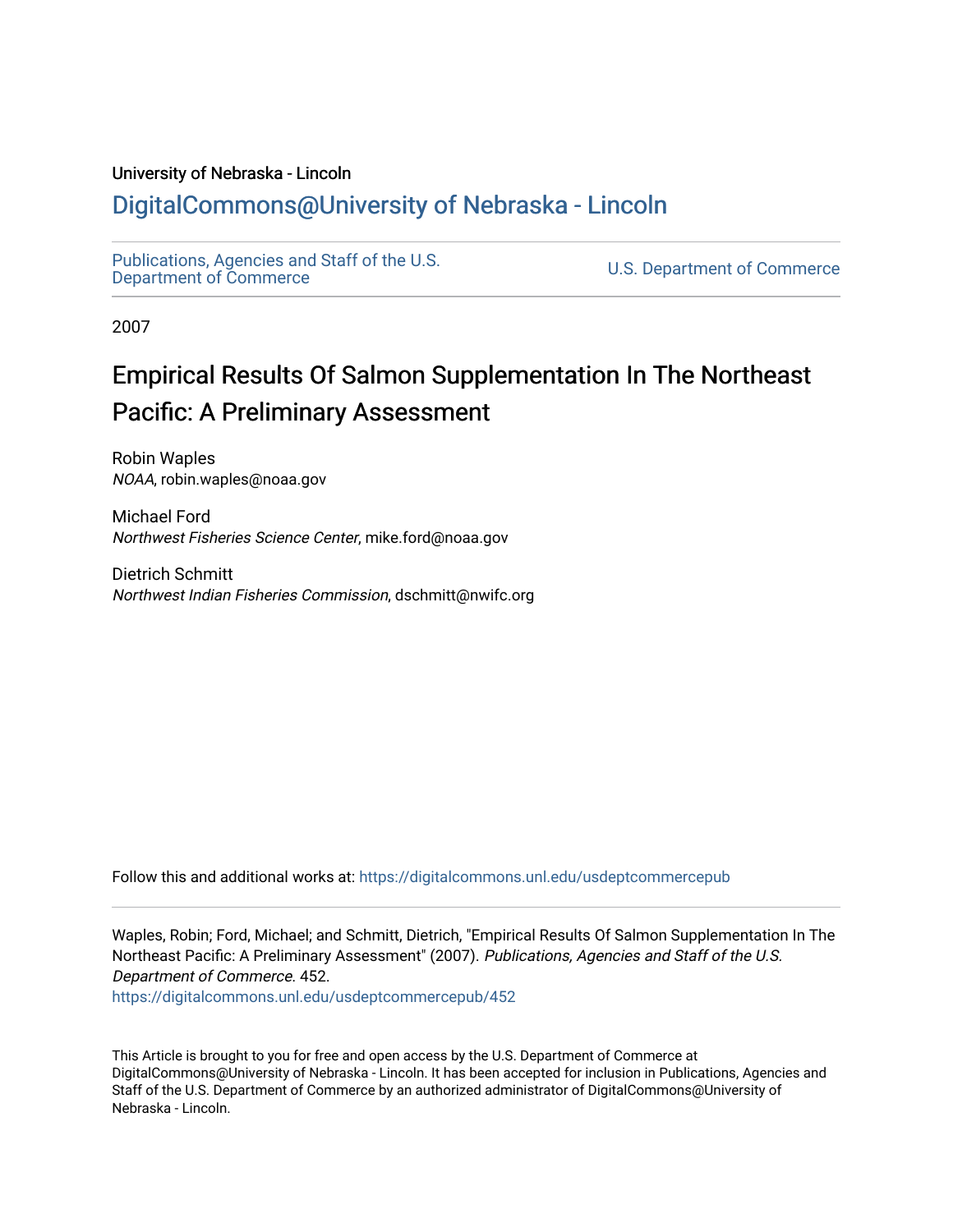# CHAPTER 21

# EMPIRICAL RESULTS OF SALMON SUPPLEMENTATION IN THE NORTHEAST PACIFIC: A PRELIMINARY ASSESSMENT

# ROBIN S. WAPLES,  $P_{\rm H.}$ D.<sup>1</sup>, MICHAEL J. FORD,  $P_{\rm H.}$ D.<sup>1</sup>, AND DIETRICH SCHMITT<sup>2</sup>

 $1$  Conservation Biology Division, National Marine Fisheries Service, Northwest Fisheries Science Center, 2725 Montlake Boulevard East, Seattle, Washington 98112, USA (E-mail: robin.waples@noaa.gov) <sup>2</sup> Northwest Indian Fisheries Commission, 6730 Martin Way, East Olympia, Washington 98516, USA

- Abstract: For over a century, aquaculture of Pacific salmon has been used to provide increased harvest opportunities and to mitigate reductions in natural populations due to factors such as habitat destruction, overharvest, and blockage of migratory routes. More recently, attention has focused on the potential of hatchery propagation to reduce risks to and speed recovery of depleted natural populations. A large number of these ''supplementation'' programs have already been initiated and many more are planned, in spite of the fact that there is almost no empirical information on their long-term effects. Here we present preliminary results of a survey of 22 salmon supplementation programs in northwestern North America. Rather than using a single measure of ''success,'' we evaluated programs according to how well they have accomplished a series of specific objectives. Some major conclusions emerge from the review: (1) many supplementation programs have achieved a measure of success in the aspects of fish culture traditionally associated with salmon hatcheries (e.g., high egg-to-smolt survival; adult-to-adult replacement rates in excess of 1.0); (2) to date, however, little information is available about the performance of hatchery fish and their progeny in the natural environment. Therefore, the premise that hatchery supplementation can provide a net long-term benefit to a natural population is a hypothesis that has not yet been tested. This fact should be kept in mind in evaluating the appropriate use of supplementation programs.
- Key words: aquaculture, assessment, empirical, hatcheries, environment, Pacific salmon, review, supplementation

383

Theresa M. Bert (ed.), Ecological and Genetic Implications of Aquaculture Activities, 383–403. 2007 US Government.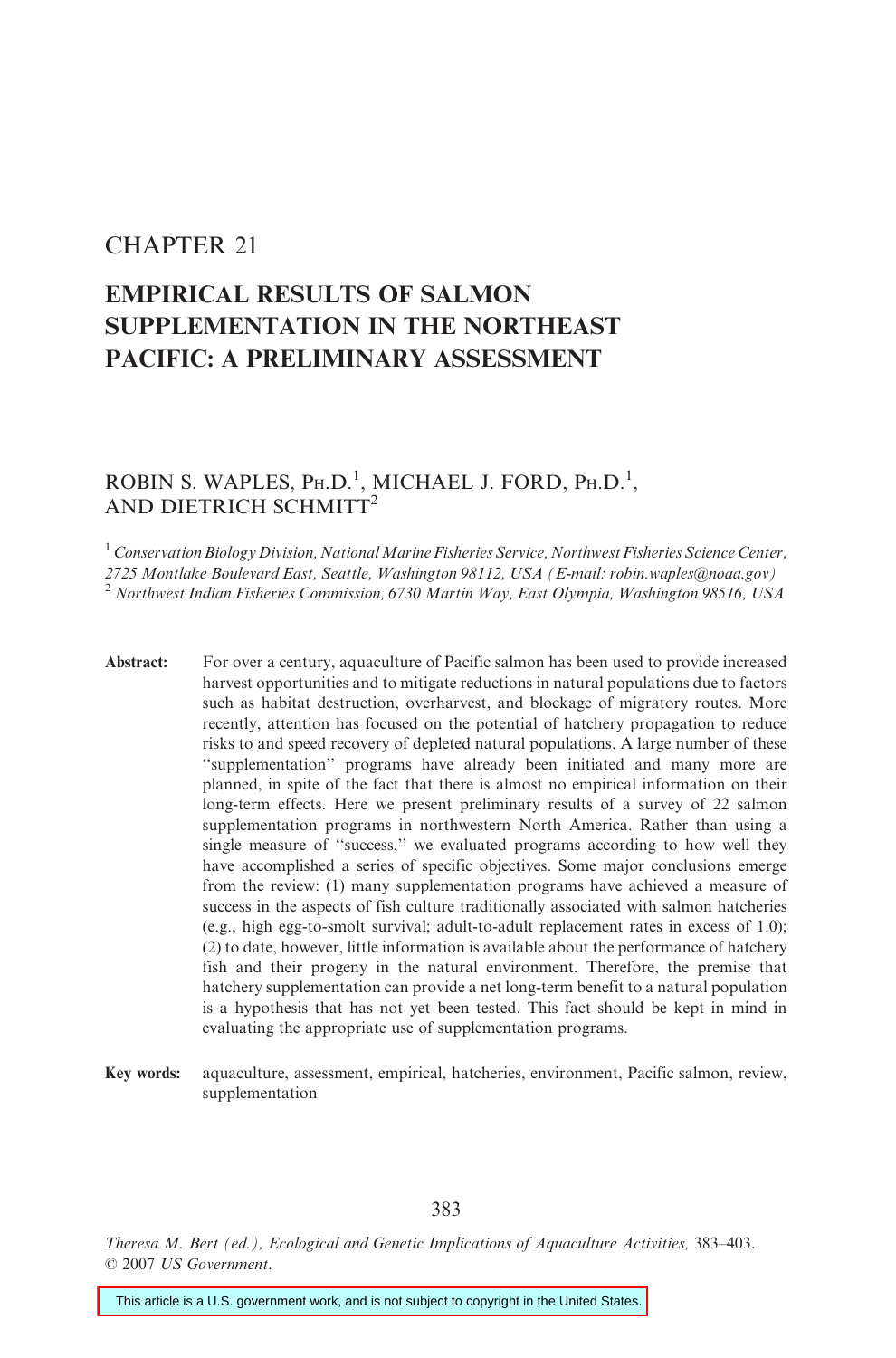## 1. INTRODUCTION

For over a century, artificial propagation of Pacific salmon (Oncorhynchus spp.), including steelhead (anadromous steelhead trout [O. mykiss]) in the Pacific Northwest has been used primarily to mitigate declines and losses of wild populations. Because the root causes of the declines (e.g., habitat loss and degradation, overharvest, blockage of migratory routes) were too economically, socially, or politically difficult to resolve, hatcheries were used as a substitute for conservation of wild populations (Lichatowich, 1999). More recently, there has been growing recognition that the genetic, ecological, and life-history diversities manifest in wild populations are integral to the long-term sustainability of the resource (National Research Council, 1996). Within the last decade, the listing of many populations of Pacific salmon as threatened or endangered species under the U.S. Endangered Species Act (e.g., Waples, 1995) has required managers to focus on conservation and recovery of natural populations, and this has spurred an increased interest in the use of artificial propagation for conservation purposes—for example, to prevent extinction or speed recovery of a population. Hatchery programs used for these purposes often are referred to as supplementation programs.

The potential conservation benefits of artificial propagation are readily apparent: the *raison d'etre* of a salmon hatchery is to bypass the high mortality that occurs in early life stages in the wild, and if a hatchery is successful in this regard, it has the potential to produce many times more fish than a wild population can. Although this demographic boost is a necessary component of a successful supplementation program, it is not sufficient by itself to provide a net long-term benefit to wild populations. For the latter to occur it is necessary for the hatchery fish to survive and spawn in the wild and to produce viable progeny that contribute to the natural population. Successful supplementation thus involves the integration of hatchery and natural production, a process that entails significant genetic and ecological risks to the wild population as well as potential benefits (Busack and Currens, 1995).

Evaluating the ''success'' of supplementation, therefore, requires a comprehensive evaluation of potential benefits and risks, with both being evaluated from the perspective of net long-term effects on wild populations. The last major review of salmon supplementation (Miller et al., 1990) is more than a decade old, and even at the time of completion had some significant limitations. This was illustrated in a recent U.S. Federal Court case involving appropriate use of supplementation of steelhead in Oregon, in which results of the Miller et al. study were cited by both sides. One side quoted the study in support of the contention that most supplementation programs have been successful, while the other side cited the same study to the effect that no supplementation program has been shown to provide a net long-term benefit to a wild population. In fact, both sides were right, as illustrated by the following quote from Miller et al. (1990, p. 4):

''Twenty-five of the 26 supplementation projects we reviewed were considered successful by the principal investigator [emphasis added]. Eighteen of the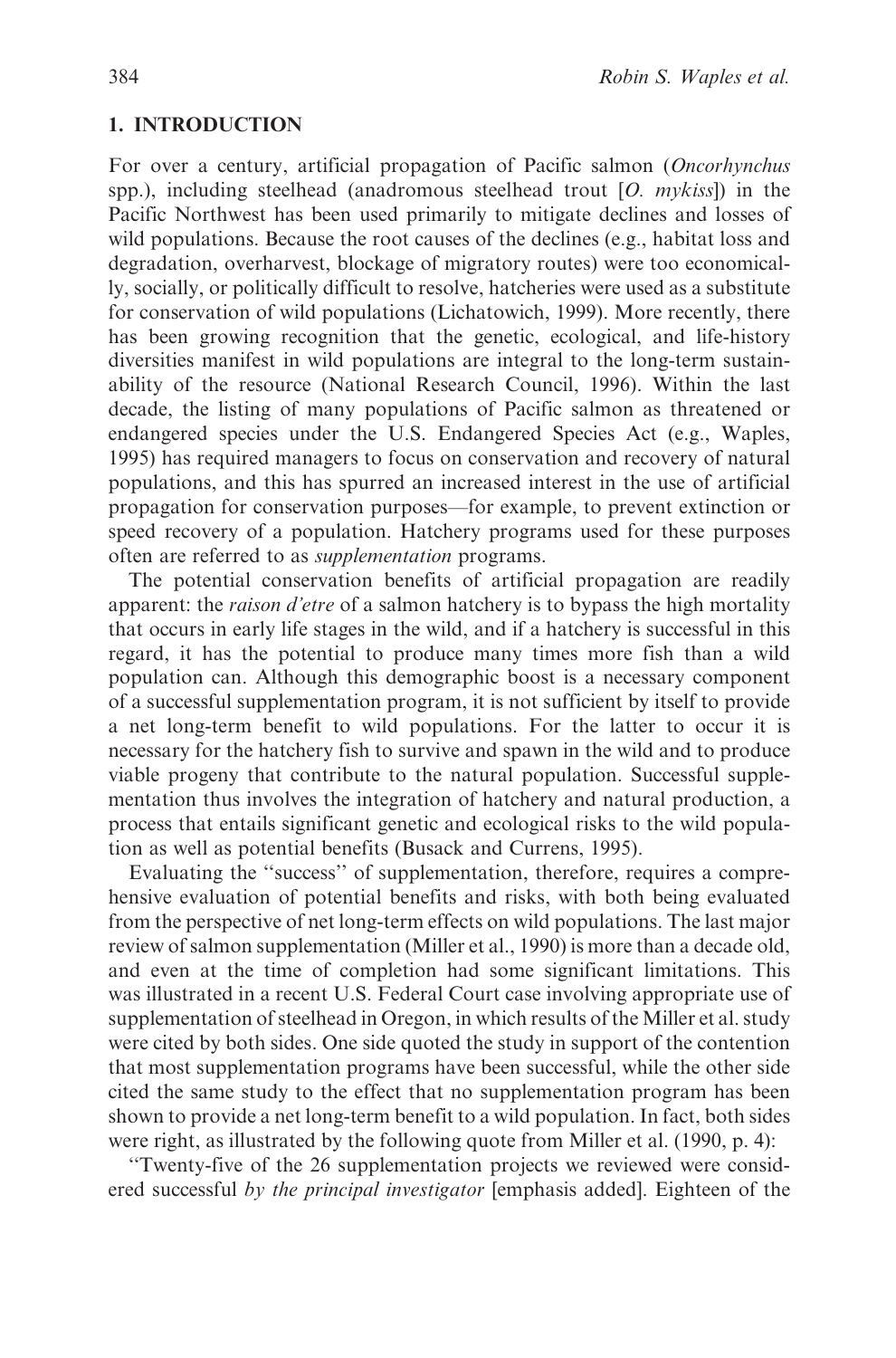26 projects were quantitatively evaluated. Of the 18, 14 are ongoing and four are supplementation evaluation studies. We found no evaluated projects that had rebuilt wild/natural runs to self-sustaining levels."

The explanation for this apparent inconsistency is straightforward. Although the review evaluated the ''success'' of supplementation, no general definition of success was offered; instead, managers of supplementation programs were asked to evaluate their own programs by whatever criteria they chose to use. Not surprisingly, virtually all programs were judged ''successful'' in the self-evaluations. In contrast, Miller et al. (1990) found no supplementation programs that could be considered successful if the criterion of success was a self-sustaining natural population.

In this paper we present preliminary analyses from an updated review of supplementation programs for Pacific salmon. Our review attempts to address some of the shortcomings of previous efforts. First, we offer the following definition of supplementation: the intentional demographic integration of hatchery and natural production, with the goal of improving the status of an existing natural population (either in an absolute sense or relative to what its status would be without supplementation). This definition excludes introductions into new habitat or reintroductions into currently barren habitat that formerly supported a native population. Although these are legitimate conservation applications for artificial propagation under appropriate circumstances, such programs present a different set of challenges than does supplementation of an existing population and therefore should be evaluated separately.

Second, instead of using a single, subjective measure of ''success,'' we identify a series of objectives of supplementation programs and suggest quantitative ways of measuring the degree to which the objectives have been achieved. This approach accomplishes several things:

- 1. It results in a database that allows one to determine which aspects of salmon supplementation are working and which are not.
- 2. It allows programs to be evaluated directly against their goals, which are not identical across programs (for example, failure to meet a particular criterion might be due to biological or logistic difficulties in executing the program, but it might also occur because meeting that criterion is not one of the program's goals).
- 3. It highlights uncertainties that should be considered in determining the appropriate use of supplementation.
- 4. It points to areas critically in need of more research and/or better monitoring and evaluation.

# 2. METHODS

#### 2.1. Choice of Programs to Include

For Pacific salmon within their natural ranges, we attempted to obtain information on all programs that met our definition of supplementation. Lists of potential supplementation programs were obtained by soliciting information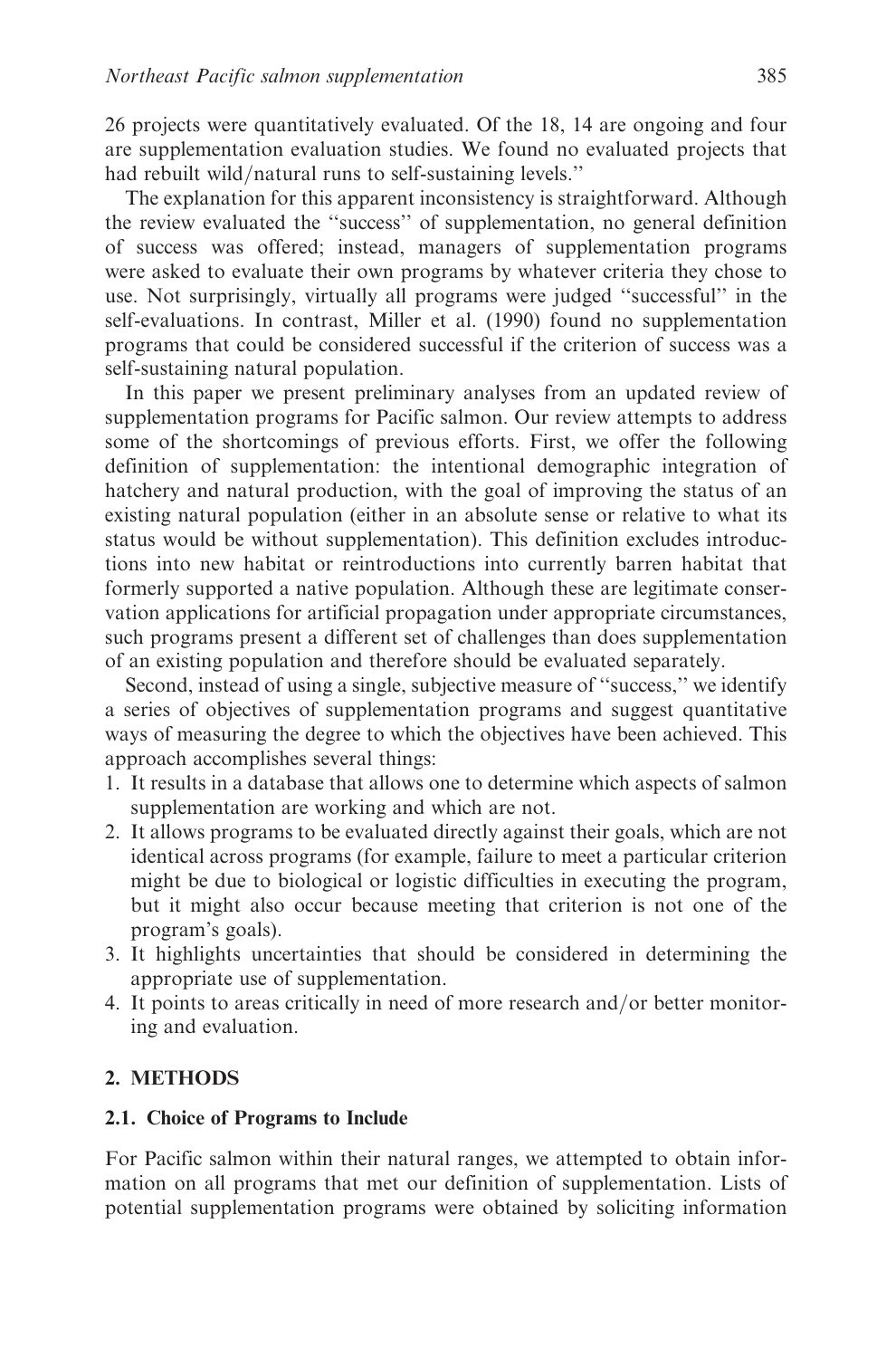from representatives of state, tribal, and federal agencies that operate hatchery facilities, and by searching through the scientific literature and agency reports. Through this process, we obtained a list of over 250 projects in California, the Pacific Northwest, and Alaska that at least someone thought could be considered ''supplementation.'' Many of these were small, episodic programs for which little or no information was available. After eliminating these programs, we were left with a much smaller list that appeared to meet our definition of supplementation and for which we were able to obtain written reports or other documentation. Finally, to ensure that comparisons and summaries across programs were as meaningful as possible, we included in our analyses only those programs meeting the following criteria:

- 1. had been in operation long enough and consistently enough to have experienced at least some returns of adults produced in the hatchery;
- 2. collected broodstock adults from the wild and released juveniles into the wild (that is, we excluded programs that raise captive or wild-caught juveniles to maturity);
- 3. used broodstock derived principally from a local, native population.

Programs that did not meet one or more of these criteria may meet some definitions of supplementation and may provide benefits to natural populations, but it was not feasible to evaluate them in this study.

In the end, we found 22 projects that met these criteria, and these formed the information base for this review (Table 1).

# 2.2. Data Collection and Analysis

To collect information on the programs, we developed a worksheet consisting of 73 questions. The questions were divided into categories related to information about project administration; the natural population targeted for supplementation; broodstock collection; spawning, rearing, and release methods and results; non-targeted or control populations; and project goals. The questions were designed to elicit the raw data necessary to quantitatively and objectively evaluate the programs, rather than to rely on self-evaluation.

In filling out these worksheets, we first attempted to find the information in papers published in the scientific literature or in agency reports. We sent partially completed worksheets based on this information to the lead agencies operating the supplementation programs for their review. In many cases, the agencies were able to provide additional data. These data were also incorporated into the revised worksheets, which are available from the authors upon request.

Geometric means were used to compute averages across years for survival rates in captivity, adult-to-adult replacement rates, and relative survivals of hatchery and wild fish. Peterman (1981) showed that the geometric mean is more appropriate than the arithmetic mean in studies of stock–recruitment relationships and survival rates because the underlying distributions are typically log-normal rather than normal.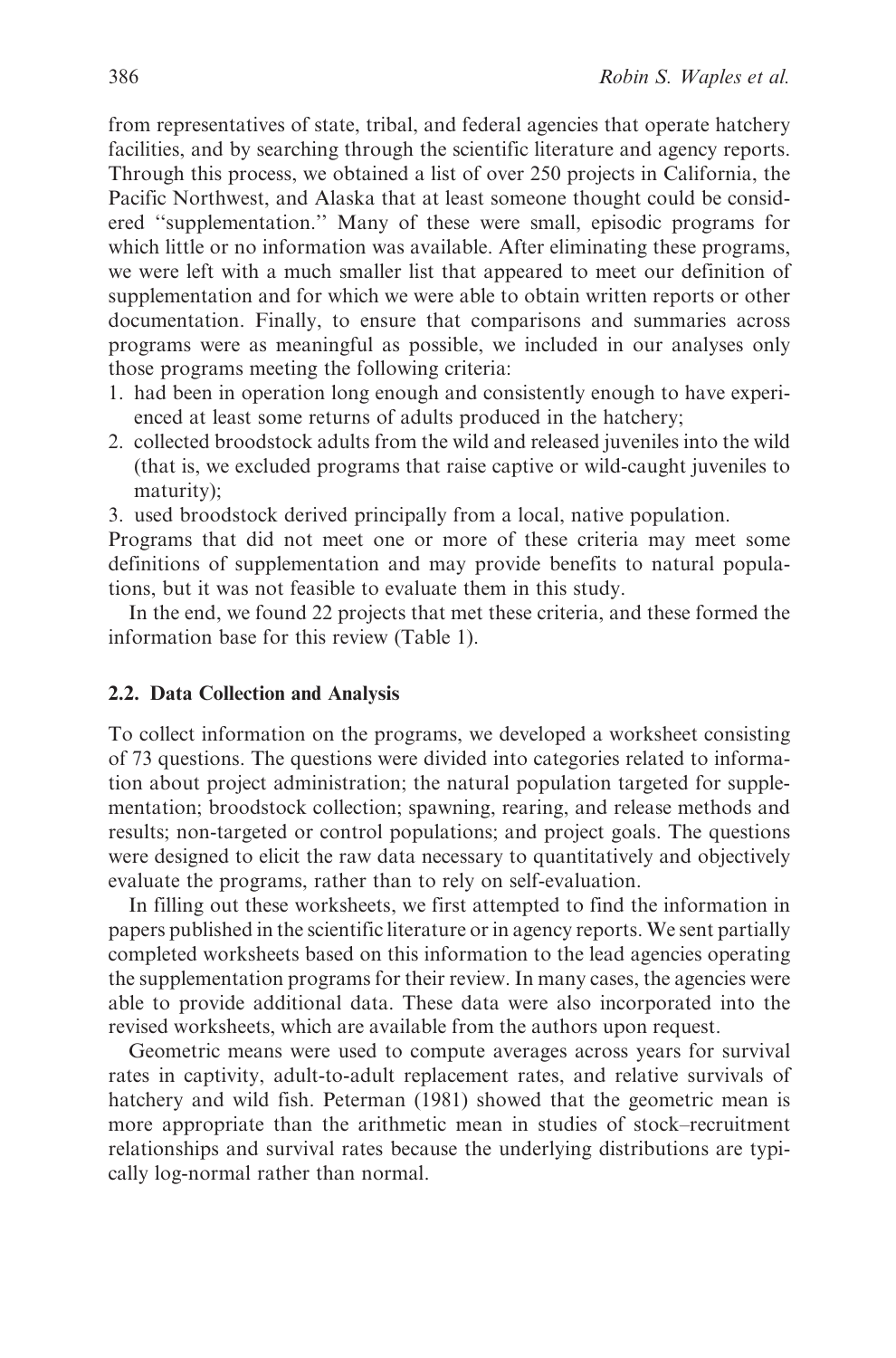| Program/      |        |                               |                    |                  | Date of       | Principal<br>goal <sup>2</sup> |                |
|---------------|--------|-------------------------------|--------------------|------------------|---------------|--------------------------------|----------------|
| species       | Run    | Water body                    | Area               | Ag. <sup>1</sup> | first release | Init.                          | Cur.           |
| $1/$ chinook  | Spring | North Fork,<br>Nooksack River | Puget Sound        | W                | 1977          | $\mathsf{C}$                   | A              |
| $2$ /chinook  | Spring | White River                   | Puget Sound        | W                | 1975          | A                              | $\overline{A}$ |
| 3/chinook     | Spring | White River                   | Puget Sound        | W                | 1989          | A                              | $\mathsf{A}$   |
| 4/chinook     | Summer | Stillaguamish<br>River        | Puget Sound        | <b>ST</b>        | 1981          | A/C                            | A/C            |
| 5/chinook     | Summer | Methow River                  | Columbia River     | W                | 1991          | B                              | B              |
| $6$ /chinook  | Spring | Chiwawa River                 | Columbia River     | W                | 1991          | B                              | A              |
| 7/chinook     | Spring | Methow River                  | Columbia River     | W                | 1992          | B                              | A              |
| 8/chinook     | Fall   | Hanford Reach                 | Columbia River     | W                | 1973          | B                              | B              |
| 9/chinook     | Fall   | <b>Snake River</b>            | <b>Snake River</b> | W                | 1985          | B                              | A              |
| 10/chinook    | Spring | East Fork,<br>Salmon River    | <b>Snake River</b> | I                | 1991          | B                              | $\overline{A}$ |
| $11/$ chinook | Spring | <b>Tucannon River</b>         | Snake River        | W                | 1986          | B                              | A              |
| 12/chinook    | Spring | Imnaha River                  | <b>Snake River</b> | $\mathcal{O}$    | 1983          | B                              | A              |
| 13/chinook    | Spring | Upper Salmon<br>River         | <b>Snake River</b> | I                | 1986          | B                              | A              |
| 14/chinook    | Summer | Pahsimeroi                    | <b>Snake River</b> | I                | 1970          | B                              | $\overline{A}$ |
| 15/chinook    | Summer | South Fork,<br>Salmon River   | <b>Snake River</b> | T                | 1981          | B                              | $\overline{A}$ |
| $16$ /chinook | Fall   | Cowichan River                | British Columbia   | <b>DFO</b>       | 1982          | A                              | A              |
| $17$ /chum    | Summer | Big Quilcene<br>River         | Puget Sound        | <b>FWS</b>       | 1993          | A                              | $\overline{A}$ |
| $18$ /chum    | Summer | Salmon Creek                  | Puget Sound        | <b>WOS</b>       | 1993          | A                              | $\mathsf{A}$   |
| $19$ /chum    | Fall   | <b>Stave River</b>            | British Columbia   | <b>DFO</b>       | 1983          | A                              | A              |
| $20$ /pink    | Fall   | Quinsam River                 | British Columbia   | <b>DFO</b>       | 1980          | A                              | A              |
| $21$ /sockeye |        | Wenatchee River               | Columbia River     | W                | 1989          | B                              | B              |
| 22/steelhead  | Summer | Imnaha River                  | Snake River        | $\Omega$         | 1983          | B                              | $\bf{B}$       |

Table 1. List of supplementation programs considered in evaluating the results of Pacific salmon supplementation programs. Agencies and their contact locations for these programs are provided in Appendix 1. Ag.  $=$  agency; Init.  $=$  initial; Cur.  $=$  current

<sup>1</sup> Abbreviations for the lead agencies responsible for these programs are as follows:  $DFO = Department of$ Fisheries and Oceans, Canada;  $FWS = United States$  Fish and Wildlife Service; I = Idaho Department of Fish and Game; O = Oregon Department of Fish and Wildlife;  $ST = Stillaguamish$  Tribe; W = Washington Department of Fish and Wildlife; WOS = Wild Olympic Salmon. In most cases additional groups, such as tribal co-managers, are also involved in project planning and operation.

<sup>2</sup> Goals: A = conservation; B = mitigation or harvest augmentation; C = research or monitoring.

## 2.3. Program Evaluation

Using the data collected in the worksheets, we evaluated each program according to 12 specific criteria (Appendix 1) that are relevant to 5 basic objectives that can be used to characterize the success of a supplementation program (Table 2). Summarizing the data in this way allows a hierarchical evaluation of the performance of individual programs, as well as an overall assessment of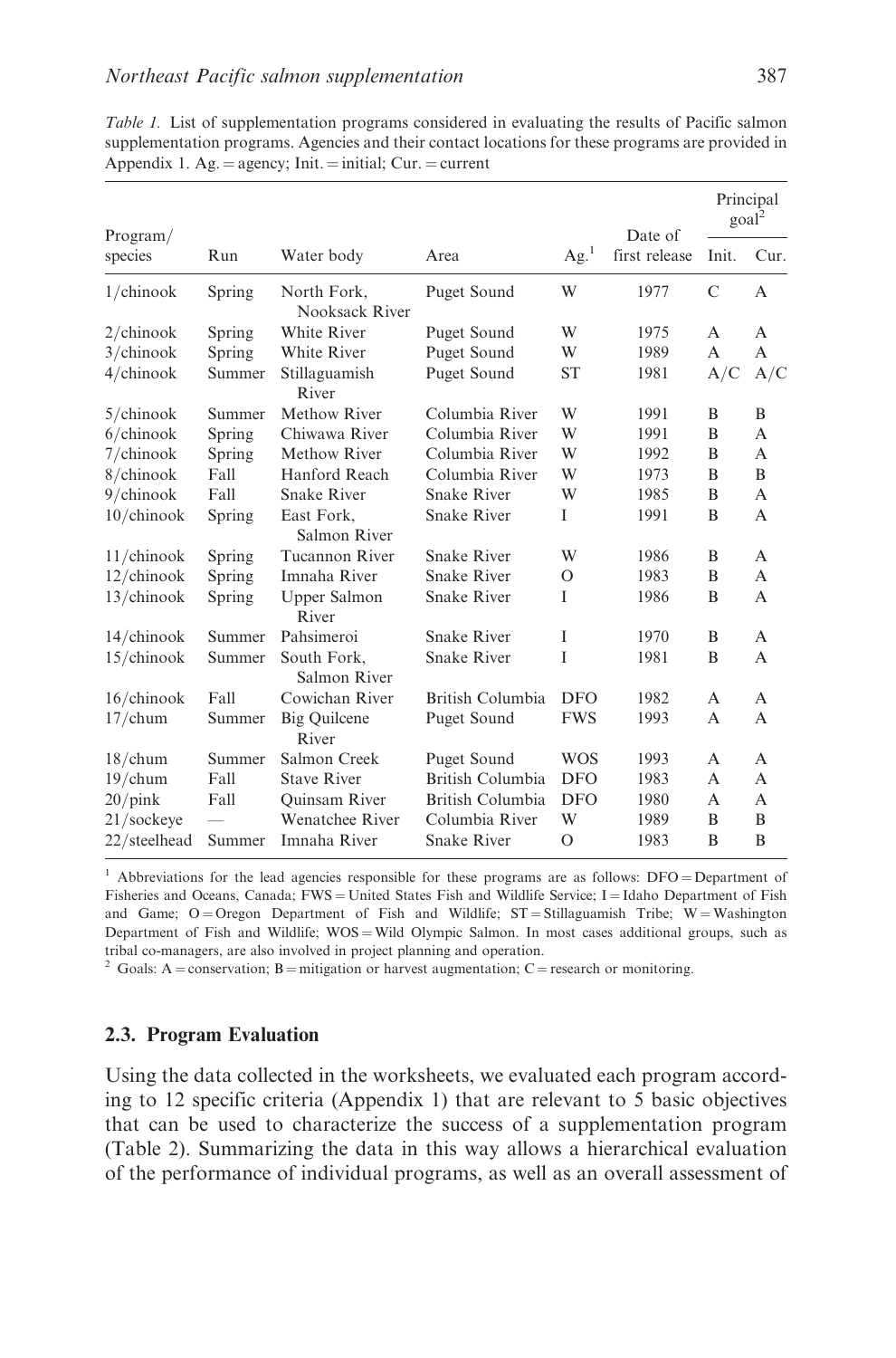| Objective                                                                                                            | How objective was measured                                                                                                                                                                                                                                                                                                                                                                                                                                          |
|----------------------------------------------------------------------------------------------------------------------|---------------------------------------------------------------------------------------------------------------------------------------------------------------------------------------------------------------------------------------------------------------------------------------------------------------------------------------------------------------------------------------------------------------------------------------------------------------------|
| (1) Collect broodstock                                                                                               |                                                                                                                                                                                                                                                                                                                                                                                                                                                                     |
| Collect a representative sample<br>of the target population                                                          | Directly, by comparing distributions; or<br>indirectly, by evaluating collection methods                                                                                                                                                                                                                                                                                                                                                                            |
| Avoid collection of non-target<br>populations                                                                        | By using genetic and physical marks and<br>evaluating collection methods                                                                                                                                                                                                                                                                                                                                                                                            |
| (2) Maintain higher survival<br>(prespawning, egg-to-release,<br>adult-to-adult) in the hatchery<br>than in the wild | By calculating the geometric means over all years of data<br>(We used literature values if survival data for the wild<br>population were not available. If adult-to-adult return<br>rates were not reported but release-to-adult return<br>rates were, we used the release-to-adult rate, fecundity<br>estimates [either reported or literature values], and<br>reported egg-to-release survival rates to obtain an<br>estimate of the adult-to-adult return rate.) |
| (3) Hatchery-produced fish and<br>their progeny spawn and<br>reproduce in the wild                                   | Method varied among programs                                                                                                                                                                                                                                                                                                                                                                                                                                        |
| (4) Increase abundance of natural<br>spawners                                                                        | By comparing geometric mean abundance for 4 years<br>prior to supplementation with mean abundance<br>during most recent 4 years                                                                                                                                                                                                                                                                                                                                     |
| (5) Population remains at higher<br>abundance level after<br>supplementation ceases                                  | By comparing abundance before and after<br>supplementation and evaluating trend after<br>supplementation                                                                                                                                                                                                                                                                                                                                                            |

Table 2. Basic supplementation objectives and how they were evaluated to estimate the success of Pacific salmon supplementation

the performance of supplementation in general. This approach also allows a particular program to be evaluated in the context of specific goals for that program.

# 3. RESULTS

The majority of the 22 programs included in this study are for chinook salmon (Oncorhynchus tshawytscha) from the Columbia River, but 6 programs from Puget Sound and 3 from British Columbia are also included, as are programs for chum (Oncorhynchus keta), sockeye (Oncorhynchus nerka), and pink (Oncorhynchus gorbuscha) salmon and steelhead (anadromous rainbow trout, Oncorhynchus mykiss) (Table 1). Although we will continue to expand the geographic and species coverage of the supplementation database, we believe that the results presented here represent the majority of the supplementation programs in the Pacific Northwest that have been conducted for long enough to allow some evaluation of adult returns. All of the programs considered here have run for at least two salmon generations, and some have been in existence for over 20 years. Program performance with respect to the nested sets of objectives is summarized below.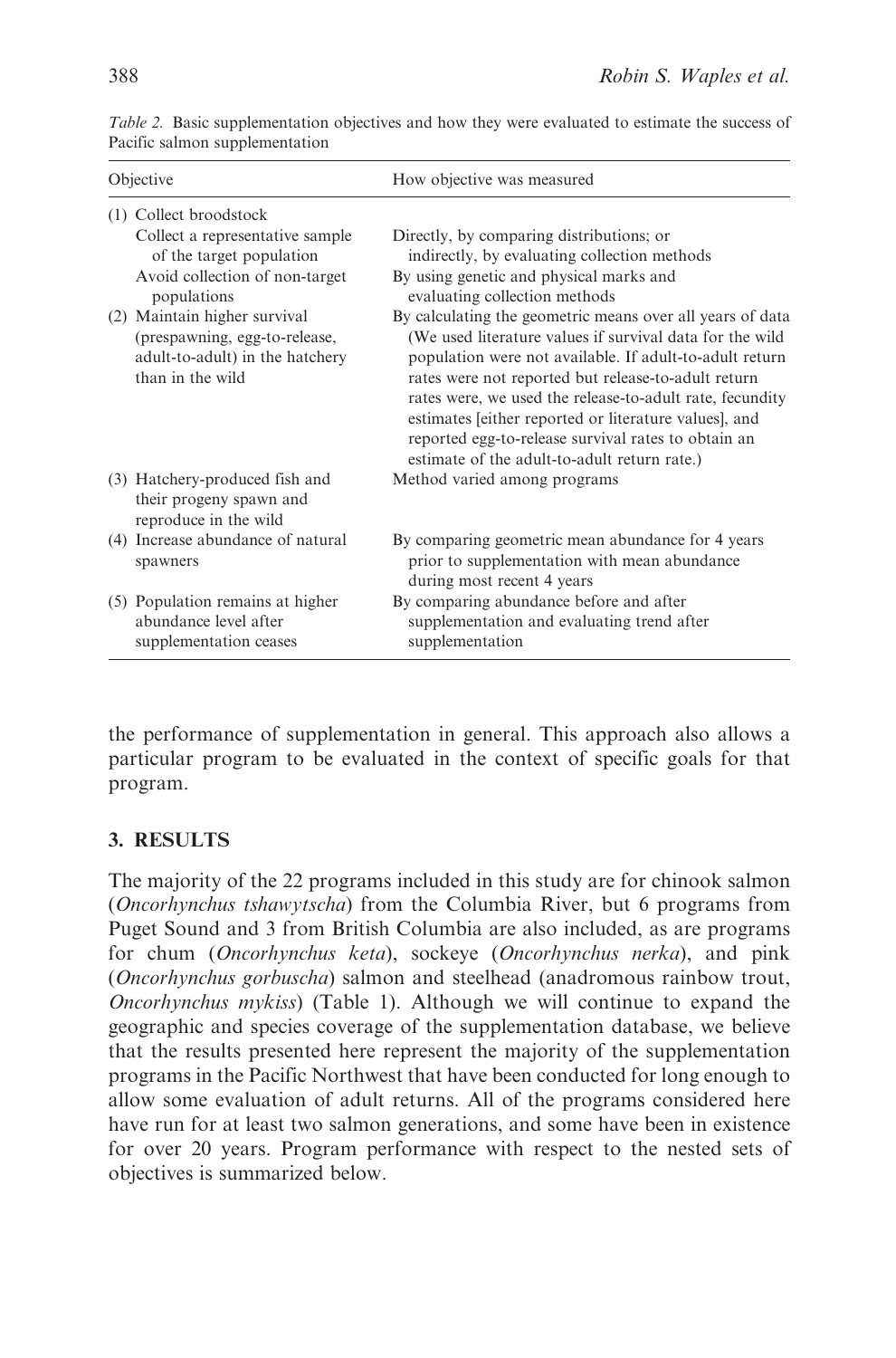# 3.1. Broodstock Collection

The first step in a supplementation program is collection of broodstock. Although a few programs in the Pacific Northwest now focus on collection of juveniles for rearing to maturity in captivity, only programs that collected adults were considered here. To minimize founder effect in developing the hatchery broodstock, supplementation programs typically try to ensure that broodstock collection is as representative as possible of the target population. As discussed by Waples (1999), any process of sampling (unless the whole population is taken into captivity) will result in a hatchery broodstock that differs in some respects from the target population. We considered two criteria in evaluating the ability of programs to obtain representative samples of broodstock: run timing and age structure. For only about a third of the programs were we able to obtain adequate data to determine whether broodstock collection was representative. About as many others documented the collection methods well enough that a qualitative assessment could be made (Table 3A). Of the programs with direct or inferential information, the majority suggested that the run-time and/or age distributions were similar in the hatchery broodstock and the wild population. Failure to obtain a representative sample of broodstock (as occurred in some programs) often was the result of inability to collect fish over the entire spectrum

Table 3. Characterization of supplementation programs listed in Appendix 1 for six important measures of success. Data shown are numbers of programs falling into each category  $(N=22)$ programs total). A. Broodstock collection information. B. Survival in the hatchery environment. C. Adult-to-adult survival of hatchery-produced fish. D. Performance of hatchery-reared fish that spawn naturally. E. Population status before and after supplementation. F. Treatment/control response to supplementation.  $Dash = zero$ 

| Broodstock collection                         | Yes | $(Yes)^{1}$ | No. | $(No)^1$ | No data |
|-----------------------------------------------|-----|-------------|-----|----------|---------|
| Representative with respect to run timing?    |     |             |     |          |         |
| Representative with respect to age structure? |     |             |     |          |         |
| Collected only from the target population?    |     |             |     | $\sim$   |         |

<sup>1</sup> Direct data not available, but evaluation of broodstock collection methods suggests whether or not broodstock was representative.

| u |  |  |
|---|--|--|
|   |  |  |

A.

| Survival in hatchery | Prespawning <sup>1</sup> | Offspring, egg-to-release |
|----------------------|--------------------------|---------------------------|
| $>90\%$              | 12                       |                           |
| $80 - 90\%$          | <sub>(</sub>             | 12                        |
| 70–80%               |                          | $\sigma$                  |
| ${<}70%$             |                          |                           |
| No data              | 4                        |                           |

<sup>1</sup> Survival of adults in captivity after collection from the wild.

*(*Continued)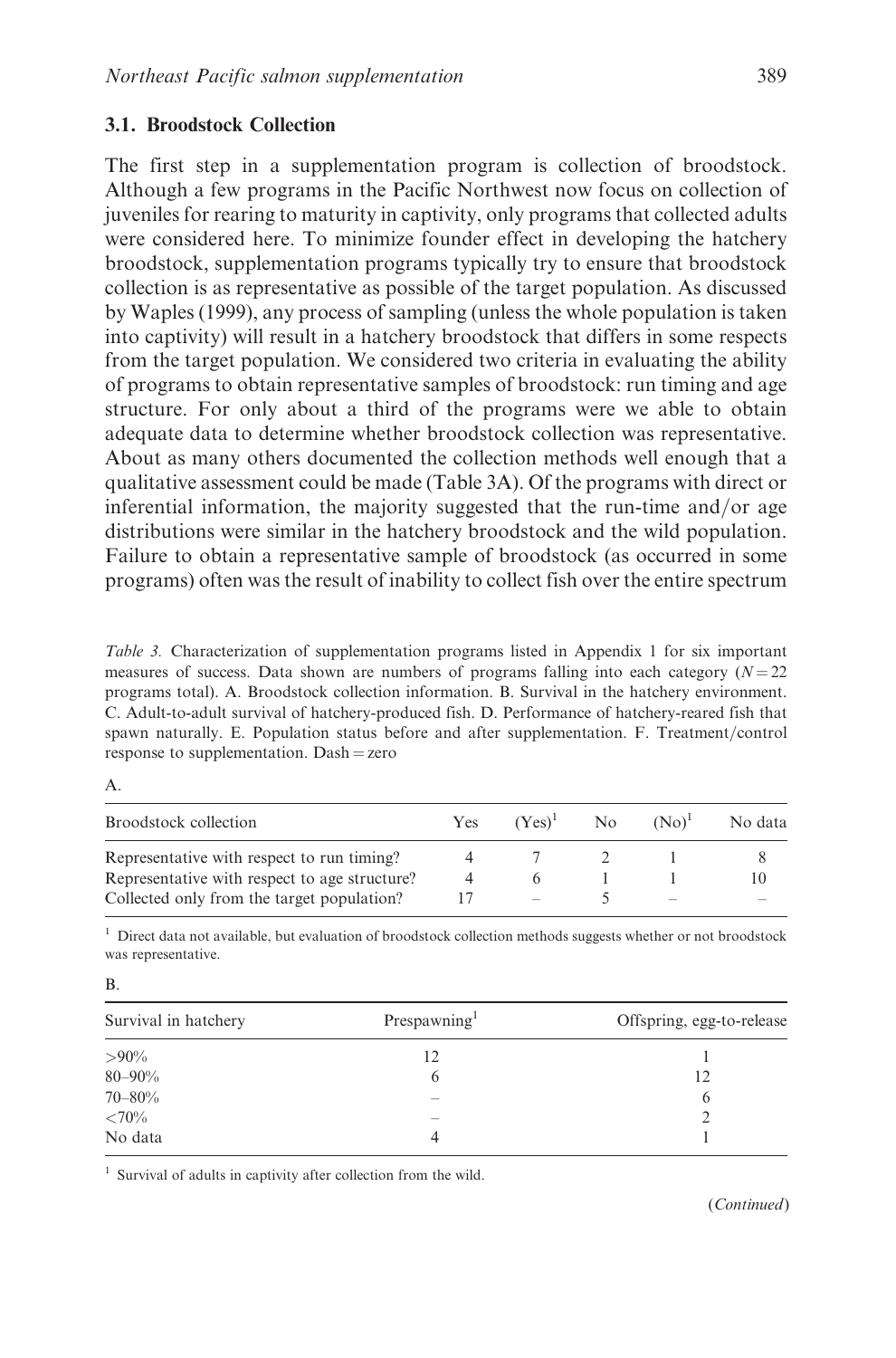Table 3. Characterization of supplementation programs listed in Appendix 1 for six important measures of success. Data shown are numbers of programs falling into each category  $(N = 22)$ programs total). A. Broodstock collection information. B. Survival in the hatchery environment. C. Adult-to-adult survival of hatchery-produced fish. D. Performance of hatchery-reared fish that spawn naturally. E. Population status before and after supplementation. F. Treatment/control response to supplementation.  $Dash = zero \text{---} cont'd$ .

| v<br>۰,        | ×                 |  |
|----------------|-------------------|--|
| ć,<br>×<br>. . | ٦<br>٠<br>۰.<br>× |  |

| Ratio              | In hatchery <sup>1</sup> | Hatchery:wild <sup>2</sup> |
|--------------------|--------------------------|----------------------------|
|                    |                          | O                          |
| $>5x$<br>2-5x      |                          | 6                          |
| $1-2x$             |                          | $\sim$                     |
|                    |                          |                            |
| Equal $\langle 1x$ | ∍                        | $\sim$                     |
| No data            |                          |                            |

<sup>1</sup> Adult-to-adult replacement rate for broodstock spawned in the hatchery.

<sup>2</sup> Relative adult-to-adult replacement rate for hatchery fish compared to wild fish. Numbers include programs for which data are available only for the hatchery population and an estimate has been made of adult-to-adult survival in the wild.

| Hatchery: wild ratio | Reproductive success | Offspring survival |
|----------------------|----------------------|--------------------|
| >1x                  | $\sim$               |                    |
| About equal          |                      |                    |
| $\langle 1x$         |                      | -                  |
| No data              | 19                   |                    |

#### E.

D.

| Population status | Before <sup>1</sup> | After $2$ |
|-------------------|---------------------|-----------|
| Healthy           |                     |           |
| Depressed         | 8                   |           |
| At risk           | 10                  | -         |
| Critical          |                     |           |

<sup>1</sup> "Before" status assessments represent judgments of those involved in the supplementation programs.

<sup>2</sup> Nineteen of 21 programs are still being supplemented and therefore do not allow an evaluation of "after supplementation'' status.

F.

|                                         | Treatment    |                      |
|-----------------------------------------|--------------|----------------------|
| Number of natural spawners <sup>1</sup> | Supplemented | Control <sup>2</sup> |
| Increased $>20\%$                       | x            |                      |
| Unchanged                               |              |                      |
| Declined $>20\%$                        | 10           |                      |
| No data                                 |              |                      |

<sup>1</sup> Geometric means of most recent 4 years and 4 years immediately preceding collection of broodstock.

<sup>2</sup> Unsupplemented control populations were not available for most programs.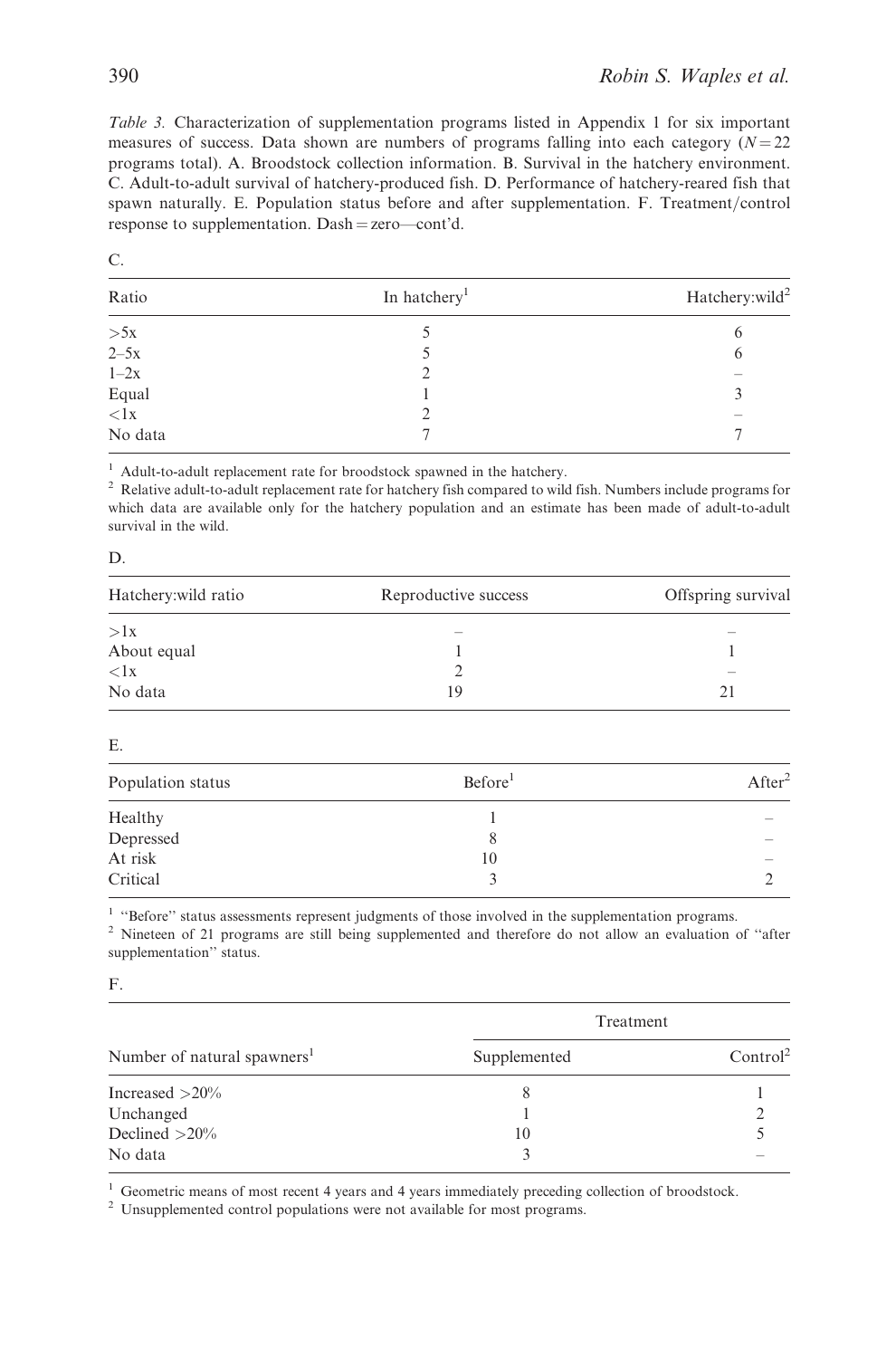of run timing—for example, because it was impossible to operate a collection weir (or because the weir became ineffective) at high stream-flow levels.

Another critical measure is the degree to which the program was able to avoid collection of fish from non-target populations. For 17 of the 22 programs, available data either provided evidence that the managers were effective in collecting only the target population or provided no evidence to indicate this was not the case. In the remaining five programs, however, the integrity of the broodstock was compromised by unintentional collection of individuals from other populations. Factors that led to this situation included placing collection facilities at locations downstream of areas that support multiple geographic or temporal populations, inability to screen out stray hatchery fish, and collecting mixtures of populations with different run timings.

## 3.2. Survival in Captivity

Most programs showed high survivals of cultured fish while they were held in captivity (Table 3B). Two-thirds of the programs for which data were available (12 of 18) had prespawning survival of the broodstock in excess of 90% (the rest had survivals over 80%), and 19 of 21 programs with data available had egg-tosmolt survivals of offspring in excess of 70%. Some programs had high in-culture survivals in most years but occasionally experienced much lower survivals. Other programs showed consistently high in-culture survivals in later years after experiencing difficulties in some early years. Factors contributing to the occasionally high in-culture mortality included disease outbreaks and unfavorable water temperatures (especially during holding of prespawning adults).

#### 3.3. Adult-to-Adult Survival

Adult survival of program fish (i.e., broodstock and hatchery offspring) was evaluated from two perspectives (Table 3C). First, we computed the geometric mean adult-to-adult replacement rate for fish collected as broodstock—that is, the number of adults produced in the next generation for each broodstock adult taken from the wild. Surprisingly, we were unable to obtain data for this key performance measure for almost one-third of the programs. Of those with data, all but three showed a net replacement rate of greater than 1:1. In ten programs, the geometric mean replacement rate was in excess of 2.0, which suggests the potential for rapidly increasing overall population size through artificial propagation.

Second, we compared adult-to-adult replacement rates for the hatchery broodstock to those experienced by the wild population. This allowed us to answer a key question for supplementation programs: whether taking fish into captivity produces more adults the next generation than would have been achieved by letting those same adults spawn naturally. In addition, this relative measure provides a potential means of demonstrating a supplementation benefit that might otherwise be overlooked: even if a program has an adult-to-adult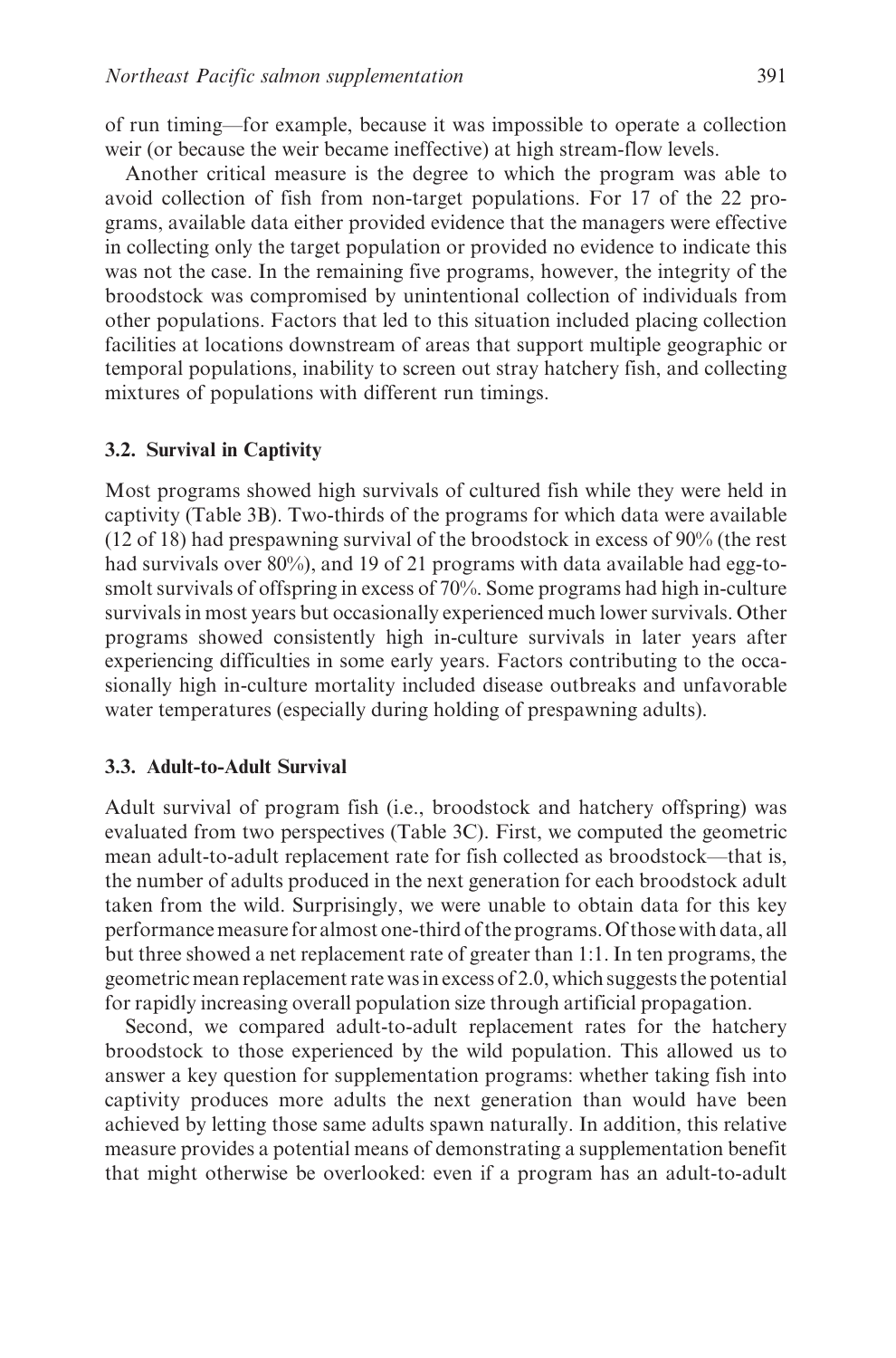replacement rate less than 1.0, it may still be providing at least a short-term conservation benefit (by slowing the population's rate of decline) if the replacement rate is even lower in the wild population. Again, for many programs we were not able to obtain sufficient data to make such an evaluation. In most programs for which data were available, the hatchery provided at least a twofold increase in the adult-to-adult return rate compared to the wild population.

#### 3.4. Performance of Hatchery Fish in the Wild

Data are almost non-existent for the performance of hatchery-spawned fish after they return as adults (Table 3D). We did not find comprehensive data for any program on the reproductive success of hatchery-produced fish that spawn in natural habitat. For three programs we had partial data relevant to this determination; of these, two suggested a reduction compared to the wild population (hatchery fish that returned to the rivers to spawn were younger, smaller, or had lower fecundity) and one showed no difference (naturally spawning hatchery and wild fish had similar fecundity; see Appendix 1). We found only one program (Tucannon River spring chinook salmon) with even partial data on the survival or performance of the progeny of naturally spawning hatchery fish. For this program, the relationship between the number of redds and the number of progeny did not substantially change as the fraction of hatchery spawners increased, suggesting similar productivity of hatchery and wild fish (J. Bumgarner, Washington Department of Fish and Wildlife, personal communication). In this same program, data for the early 1990s showed that, compared to natural adults, returning hatchery fish were younger, were smaller for the same age, and had lower fecundity for the same size (Bugert et al., 1992). These conflicting results emphasize the need for more rigorous evaluation of the performance of hatchery fish in the wild.

Even if naturally spawning hatchery fish have reduced success in the wild, a supplementation program may still provide a net short-term demographic benefit if the reduction in productivity is more than offset by the substantial survival benefit during the juvenile phase that typically occurs in a hatchery. We found no programs with sufficient data to make a direct, short-term evaluation of this type. A rigorous evaluation of long-term demographic benefits of supplementation also would have to include an assessment of the longterm fitness consequences of reduced reproductive success by hatchery fish and an evaluation of the rate at which fitness could be naturally restored after supplementation ended. Again, research that would address these questions has not been conducted for any of the programs we evaluated.

#### 3.5. Population Response

An ideal long-term study of the effects of supplementation would include a number of supplemented populations and a number of comparable, control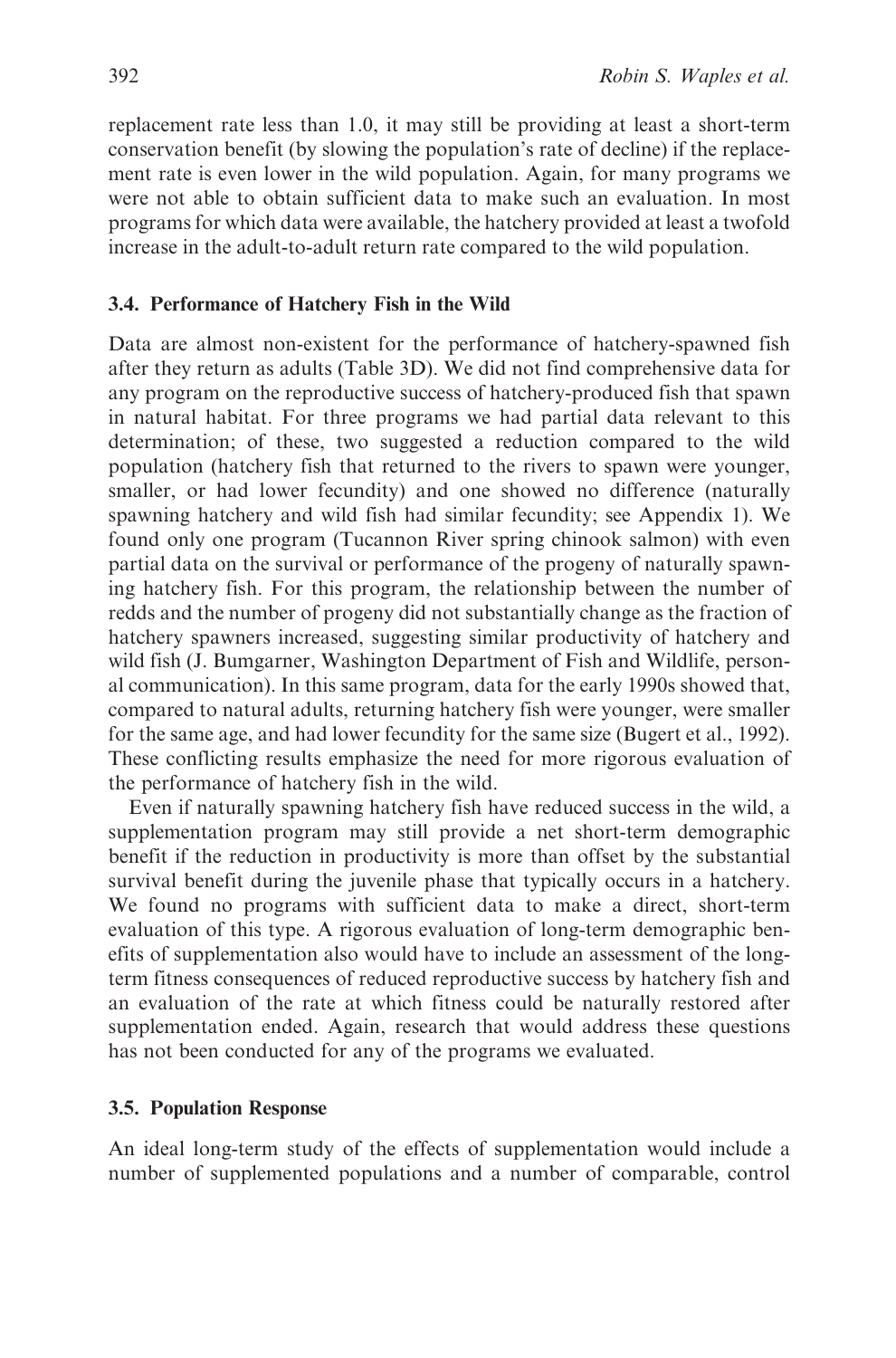populations that were not supplemented. The ideal study would also include information from before, during, and after supplementation in the treatment and control streams. If supplemented populations were more robust than controls, and if this difference persisted even after supplementation was terminated, it would be a convincing demonstration of the long-term effectiveness of supplementation. Because we found no studies that satisfied these ideal conditions, we considered various types of analyses that might provide at least partial insight into the effectiveness of supplementation. (Note: The experimental design for some current supplementation programs [e.g., Bowles and Leitzinger, 1991] includes paired control and treatment streams, but the studies are ongoing and a complete analysis of their effectiveness is not possible at this time. Preliminary data for these ongoing programs have been incorporated into this report.)

A comparison of the status of populations before and after treatment is largely uninformative with respect to salmon supplementation. Only two programs we evaluated can be considered completed (Table 3E), but neither was terminated because the population recovered. One program (White River spring chinook) was terminated but a different type of supplementation program was started soon thereafter in the same basin, and another (East Fork Salmon River) was suspended because too few fish returned to support broodstock collection. Therefore, it is impossible at this point to collect any ''after treatment'' data for most supplementation programs. (After this review was completed we received a report [Ames and Adicks, 2003] on supplementation programs for summer chum salmon in two areas of South Puget Sound; the programs were conducted from 1976 to 1991. Using the same criteria applied elsewhere in this report, recent run sizes in Case Inlet and Hammersley Inlet streams were approximately 1.5–2.5 times as large as presupplementation values. This report, therefore, describes an example in which population size was higher after supplementation ended than it was before. However, the report does not contain comparable information for unsupplemented control streams. Recent abundance of chum salmon in other areas of Puget Sound has also been quite high, which complicates the interpretation of these results.)

Another approach is to compare the population abundance before supplementation with the current abundance. If a goal of supplementation is to help promote a viable population after the program ceases, it should at a minimum be able to increase population abundance during supplementation. About half (10 of 22) of the supplemented populations declined in size after supplementation began, while nine populations increased in size or were stable (Table 3F; data are not available for three populations). This result by itself is difficult to interpret because external factors unrelated to supplementation undoubtedly affected the abundance of many of these populations. For example, most populations in this study were considered depressed or at some risk of extinction before supplementation began (Table 3E), and long-term recovery is not likely even with supplementation unless the factors that contributed to the initial decline are addressed.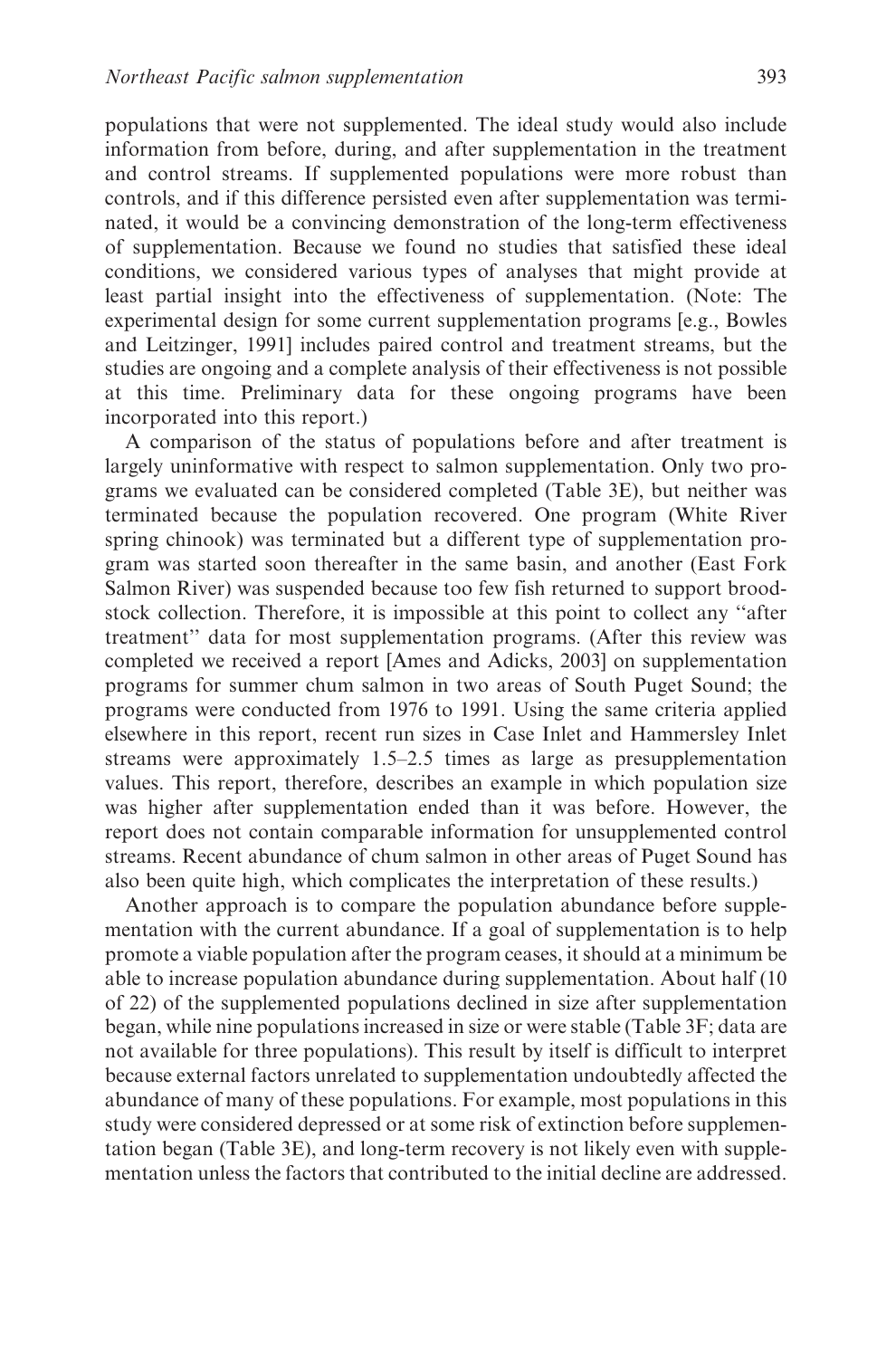In a few of the cases we examined, significant improvements in survival were achieved (e.g., by harvest rate reductions) concurrently with initiation of the supplementation program. In these cases, it can be difficult to determine the actual cause of a population's increase in abundance.

Some insight into the effects of these external factors might be gained from evaluating the behavior of unsupplemented control populations, but comparable control populations were available for only about a third (8 of 22) of the programs. Overall, the response of the supplemented populations was slightly better than the control populations. Paired supplemented and control populations had similar abundance trends in five of the eight cases; the supplemented population outperformed the control population in two cases, while the control population performed better in another program. Considering all programs with available data, a much higher percentage of the supplemented populations increased (8 of 19 supplemented populations increased versus 1 of 8 control populations). However, a majority of the supplemented populations that increased did not have paired control populations, thus limiting the conclusions that can be drawn from these data.

# 4. DISCUSSION AND CONCLUSIONS

This review is brief and preliminary in nature, and in it we do not attempt a comprehensive evaluation of salmon supplementation. A number of important considerations are outside the scope of this study. For example, we did not do the following:

- 1. provide detailed discussion of individual programs or detailed analysis of the factors believed to be responsible for the degree of success in attaining each objective;
- 2. analyze information on a number of important population attributes that might be affected by supplementation, such as genetic and life-history traits and spawning distribution;
- 3. evaluate program performance as a function of differences in culture techniques (e.g., mating, rearing, and release strategies);

4. evaluate program performance with respect to specific goals of the program. Each of these factors is important and could form the basis of one or more subsequent reports.

Instead, in this paper we have focused on meta-analysis of empirical data for several performance criteria that should be associated with successful supplementation programs. Results summarized above and in Tables 3 and 4 make it clear that there is a major dichotomy in the degree to which supplementation programs have achieved their objectives. In terms of the ability to boost overall numbers of fish, many of the programs have been relatively successful. Examples of this type of success include high survivals of both broodstock and offspring in captivity and increases in the number of returning hatchery adults compared to the wild population. Many supplementation programs, therefore,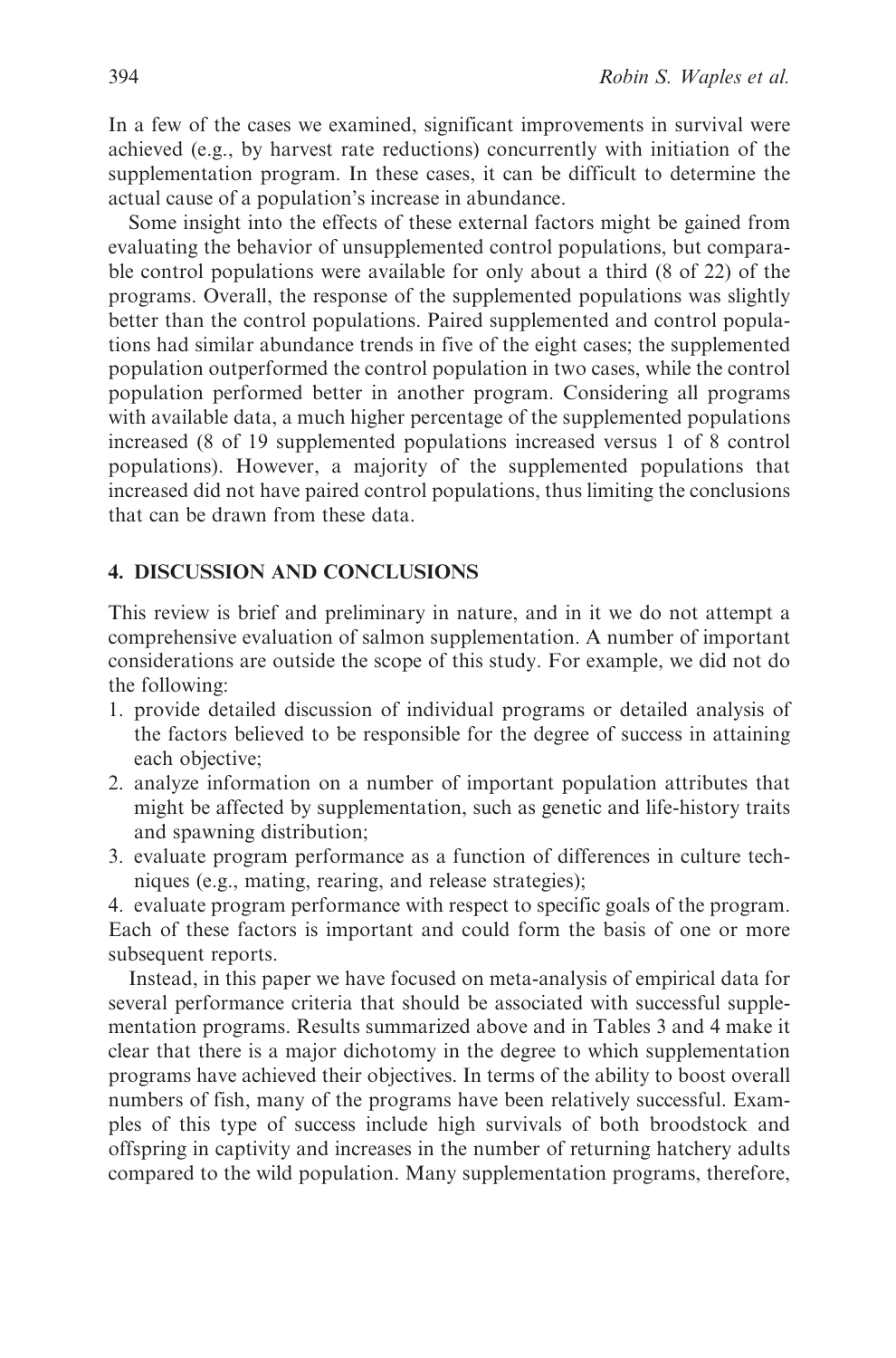|                                  |                                                            |            |                | Was objective met? <sup>1</sup> |
|----------------------------------|------------------------------------------------------------|------------|----------------|---------------------------------|
| Objective                        | Criterion                                                  | <b>Yes</b> | No.            | Uncertain                       |
| Broodstock collection            |                                                            |            |                |                                 |
| Representativeness               |                                                            |            |                |                                 |
| Run timing                       | Similar to wild                                            | 11         | 3              | 8                               |
| Age                              | Similar to wild                                            | 10         | 2              | 10                              |
| Integrity                        | $\langle 5\%$ non-native                                   | 17         | 5              |                                 |
| Survival in culture              |                                                            |            |                |                                 |
| Prespawning survival             | $>90\%$                                                    | 12         | 6              | 4                               |
| Egg-to-smolt survival            | $>70\%$                                                    | 19         | $\mathfrak{D}$ |                                 |
| Adult-to-adult survival          | $>2.0$ in hatchery or $> 2.0$ H:W ratio                    | 12         | 4              | 6                               |
| Reproductive success in the wild | Comparable to wild fish                                    |            | $\overline{2}$ | 19                              |
| Population increase              | $N_t > 120\%N_0$                                           | 8          | 11             | 3                               |
| Viability of natural population  | Population stable at higher level<br>after supplementation |            | $\mathfrak{D}$ | 20                              |

Table 4. Summary of program performance with respect to hierarchical objectives. Data shown are numbers of programs listed in Appendix 1 and falling into each category. Unc.  $=$  uncertain; H = hatchery; W = wild;  $N_t$  = number at completion of study;  $N_0$  = number at initiation of study

<sup>1</sup> Data shown are numbers of programs falling into each category.

have achieved a measure of success in the aspects of fish culture traditionally associated with salmon hatcheries.

Producing fish, however, is only the first step in a successful supplementation program; it is also necessary that fish produced by the program and their progeny contribute to productivity of the natural population in future generations. From this perspective, the success of salmon supplementation cannot be evaluated because there are essentially no data (Table 4 and Appendix 1). To date, only a few studies have evaluated the performance of hatchery fish and their progeny in the natural environment. Theoretical considerations lead to the conclusion that cultured fish should have reduced fitness in the wild, and the experimental data that are available (e.g., Reisenbichler and McIntyre, 1977; Fleming and Gross, 1993; Reisenbichler and Rubin, 1999; Hindar and Fleming, 2007) support this premise. However, some of these experimental studies confound the effects of domestication with the effects of stock transfers, making it difficult to make predictions about supplementation programs using locally derived broodstock (as considered in this report). The key question to resolve in evaluating long-term benefits of salmon supplementation is whether the demographic boost provided by the hatchery more than offsets reduced fitness in the wild of hatchery-produced fish and their progeny. This can best be evaluated by empirical studies in the natural environment, which have not yet been conducted rigorously for any supplementation program for which we have information.

Two major conclusions emerge from this preliminary evaluation of salmon supplementation. First, the premise that supplementation can be used to provide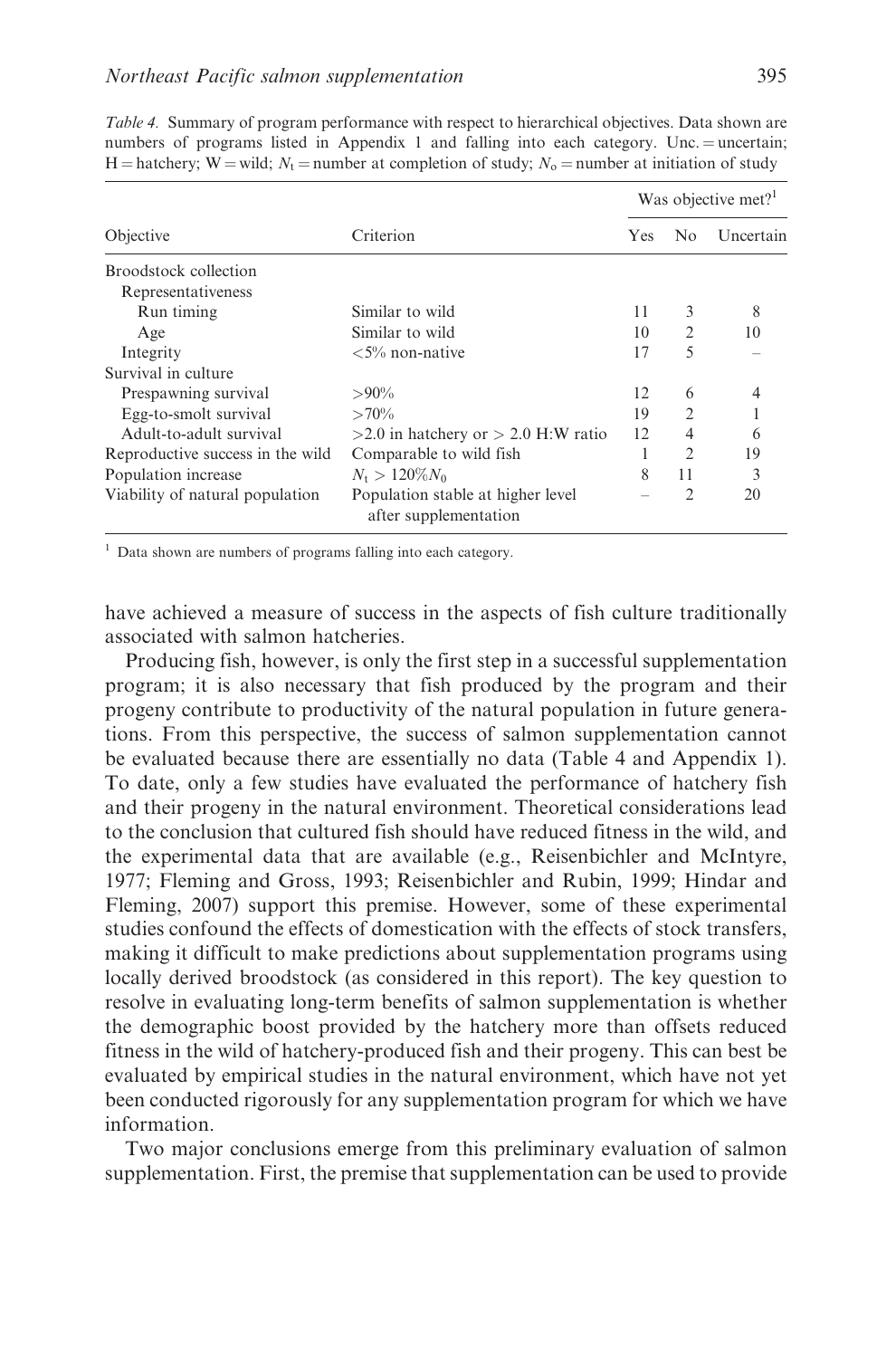a net long-term benefit to natural populations remains an untested hypothesis. We, like Miller et al. (1990), have not found any examples in which salmon supplementation has been used to help a natural population become selfsustaining. This does not mean that supplementation cannot provide this type of benefit; most supplementation programs have not been terminated yet, which makes it difficult to evaluate sustainability of the natural population. Furthermore, supplementation alone cannot be expected to result in a viable population if the factors responsible for the original decline have not been remedied. However, the fact that one of the ultimate goals of salmon supplementation has never been empirically demonstrated should serve as a cautionary note to those considering initiating new programs or continuing existing ones.

Second, results presented here make it clear that the biggest gap in our knowledge about supplementation relates to the performance of hatcheryproduced fish and their progeny in the natural environment. More research is critically needed in this area. Ideally, such evaluations should be conducted over a number of generations to permit distinguishing between ecological and genetic effects of fish culture and to evaluate the effectiveness of natural selection to restore fitness in a natural population of mixed hatchery-wild ancestry. Gathering this type of information is challenging but feasible using highly polymorphic molecular genetic markers that allow fine-scale resolution of reproductive success in the wild. Parallel studies designed to identify the ecological, behavioral, and physiological factors responsible for fitness of hatchery fish in nature could suggest ways to make supplementation more successful in the long term.

These considerations also suggest some basic recommendations regarding supplementation:

- 1. Because of the largely unproven track record with respect to key objectives, salmon supplementation should be considered experimental. The appropriate use should be determined only after a comprehensive risk–benefit analysis that considers details specific to the target population and the proposed program as well as more general issues associated with supplementation.
- 2. When supplementation is used, comparable unsupplemented populations should be included as controls, and performance of both treatment and control populations should be measured with a rigorous monitoring and evaluation program. Doing this would ensure that valuable research and adaptive management information is compiled during the course of these ''experiments.''

## ACKNOWLEDGMENTS

We are indebted to those who graciously provided us unpublished data for use in this analysis, including L. Brown, J. Bumgarner, P. Castle, C. Cross, J. Foster, P. Hassemer, T. Johnson, R. Johnson, T. Kane, K. Killebrew,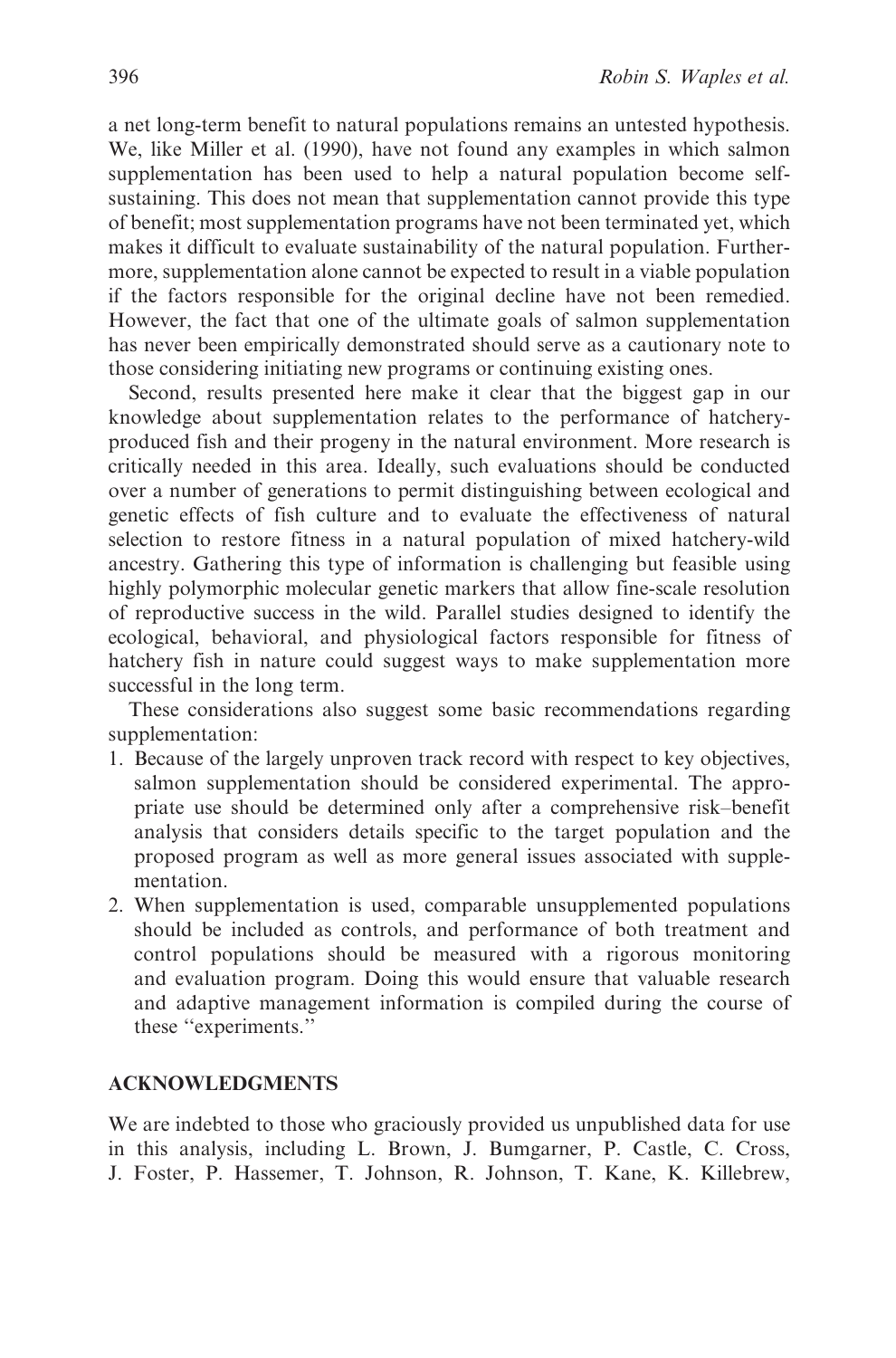S. Lehmann, G. Mendel, and J. Walters. A Steering Committee composed of regional fishery biologists familiar with salmon supplementation (A. Appleby, R. Carmichael, J. Colt, E. Crateau, K. Currens, P. Hassemer, G. James, D. Johnson, K. Killibrew, and A. Talbot) provided guidance for this project and facilitated data collection. J. Ames, B. Berejikian, J. Bumgarner, I. Fleming, J. Krakker, and an anonymous reviewer provided useful comments on an earlier draft of this manuscript.

#### **REFERENCES**

- Ames, J., and K. Adicks. 2003. Chum Salmon Supplementation: Bane or Boon? Final Report. Washington Department of Fish and Wildlife, Olympia, Washington, USA. 20 pp.
- Bowles, E., and E. Leitzinger, 1991. Salmon Supplementation Studies in Idaho Rivers (Idaho Supplementation Studies): Experimental Design. Report to the U.S. Department of Energy, Bonneville Power Administration, Division of Fish and Wildlife, Portland, Oregon for Project Number 89-098. Idaho Department of Fish and Game, Boise, Idaho, USA. 167 pp.
- Bugert, R., K. Petersen, G. Mendel, L. Ross, D. Milks, J. Dedloff, and M. Alexandersdottir. 1992. Lower Snake River Compensation Plan, Tucannon River Spring Chinook Salmon Hatchery Evaluation Plan. Annual Report for 1991 to U.S. Fish and Wildlife Service, Boise, Idaho. Washington Department of Fish and Wildlife, Olympia, Washington, USA.
- Busack, C.A., and K.P. Currens. 1995. Genetic risks and hazards in hatchery operations: fundamental concepts and issues. In: H.L. Schramm, Jr., and R.G. Piper (eds.), Uses and Effects of Cultured Fishes in Aquatic Ecosystems. American Fisheries Society Symposium 15. American Fisheries Society, Bethesda, Maryland, USA. Pp. 71–80.
- Fleming, I.A., and M.R. Gross. 1993. Breeding success of hatchery and wild coho salmon (Oncorhynchus kisutch) in competition. Ecological Applications 3: 230–245.
- Hindar, K., and I.A. Fleming. 2007. Behavioral and genetic interactions between escaped farm and wild Atlantic salmon. In: T.M. Bert (ed.), Ecological and Genetic Implications of Aquaculture Activities. Springer Publications, New York City, New York, USA. Chapter 7.
- Lichatowich, J. 1999. Salmon without Rivers: A History of the Pacific Salmon Crisis. Island Press, Covelo, California, USA. 317 pp.
- Miller, W.H., T.C. Coley, H.L. Burge, and T.T. Kisanuki. 1990. Analysis of Salmon and Steelhead Supplementation. Part I: Emphasis on Unpublished Reports and Present Programs. Technical Report, Project 88–100 to the U.S. Department of Energy, Division of Fish and Wildlife. Bonneville Power Administration, Portland, Oregon, USA.  $46$  pp.  $+$  appendices.
- National Research Council. 1996. Upstream: Salmon and Society in the Pacific Northwest. National Academy Press, Washington, D.C., USA. 452 pp.
- Peterman, R.M. 1981. Form of random variation in salmon smolt-to-adult relations and its influence on production estimates. Canadian Journal of Fisheries and Aquatic Sciences 38: 1113–1119.
- Reisenbichler, R.R., and J.D. McIntyre. 1977. Genetic differences in growth and survival of juvenile hatchery and wild steelhead trout, Salmo gairdneri. Journal of the Fisheries Research Board of Canada 34: 123–128.
- Reisenbichler, R. R., and S. P. Rubin. 1999. Genetic changes from artificial propagation of Pacific salmon affect the productivity and viability of supplemented populations. ICES Journal of Marine Science 56: 459–466.
- Waples, R.S. 1995. Evolutionarily significant units and the conservation of biological diversity under the Endangered Species Act. In: J.L. Nielsen (ed.), Evolution and the Aquatic Ecosystem: Defining Unique Units in Population Conservation. American Fisheries Society Symposium 17. American Fisheries Society, Bethesda, Maryland, USA. Pp. 8–27.
- Waples, R.S. 1999. Dispelling some myths about hatcheries. Fisheries 24(2): 12–21.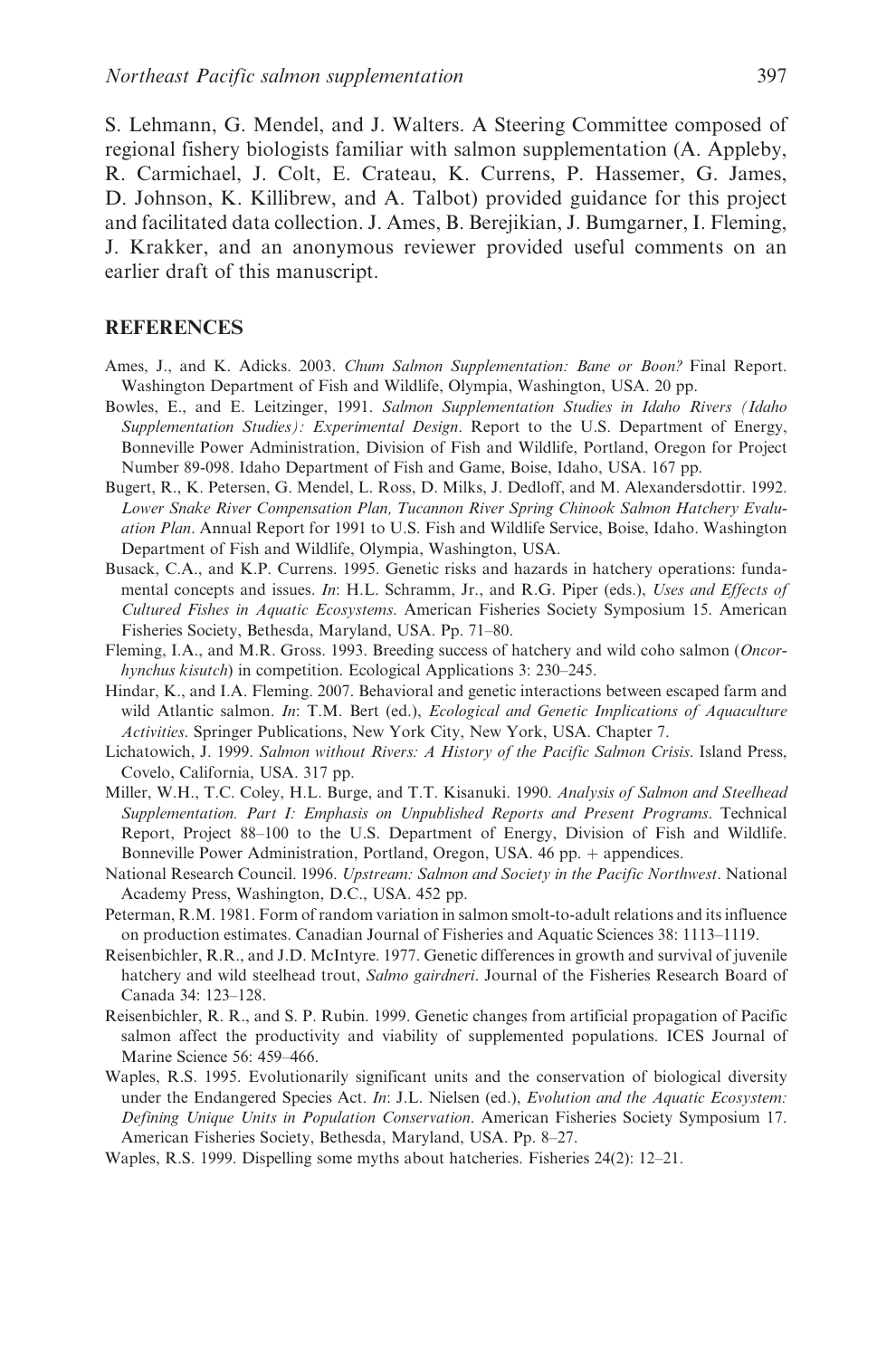| data for 22 supplementation programs. Primary sources for the program data are listed below the data table<br>Appendix 1. Summary                    |          |              |          |          |   |   |                |          |   |             |          |                |                      |                |                 |                 |                 |                |                 |           |          |                        |  |
|------------------------------------------------------------------------------------------------------------------------------------------------------|----------|--------------|----------|----------|---|---|----------------|----------|---|-------------|----------|----------------|----------------------|----------------|-----------------|-----------------|-----------------|----------------|-----------------|-----------|----------|------------------------|--|
|                                                                                                                                                      |          |              |          |          |   |   |                |          |   |             |          |                | Program <sup>1</sup> |                |                 |                 |                 |                |                 |           |          |                        |  |
| Questions/reply choices                                                                                                                              |          | $\mathbf{C}$ | 3        | 4        | 5 | ७ | $\overline{ }$ | $\infty$ | ٥ | $\supseteq$ | $\equiv$ | $\overline{2}$ | $\frac{3}{2}$        | $\overline{4}$ | $\overline{15}$ | $\overline{16}$ | $\overline{17}$ | $\frac{8}{18}$ | $\overline{19}$ | $\approx$ | ត        | Total<br>22            |  |
| Was broodstock collected from target population?<br>a) Yes<br>b) Yes, but other populations<br>unintentionally collected also<br>d) No data<br>c) No | ×        | $\times$     | $\times$ | ×        | × | × | ×              | $\times$ | × | ×           | ×        | ×              | ×                    | ×              | ×               | $\times$        | ×               | $\times$       | $\times$        | ×         | ×        | 冖<br>×                 |  |
| Was broodstock collection representative of target population?                                                                                       |          |              |          |          |   |   |                |          |   |             |          |                |                      |                |                 |                 |                 |                |                 |           |          |                        |  |
| Across run time<br>a) Yes (demonstrated)<br>b) Yes (assumed/estimated)<br>c) No (demonstrated)<br>d) No (assumed/estimated)<br>e) No data            | ×        |              |          | ×        |   |   | ×              | ×        |   | ×           | ×        |                | ×                    |                | ×               |                 |                 | ×              |                 |           |          | ×                      |  |
|                                                                                                                                                      |          | ×            | ×        |          | × | × |                |          | × |             |          |                |                      | ×              |                 | ×               | ×               |                | ×               | ×         | ×        |                        |  |
| Across age structure<br>a) Yes (demonstrated)<br>b) Yes (assumed/estimated)<br>c) No (demonstrated)                                                  |          |              |          | ×        |   |   | ×              | ×        |   | ×           | ×        | ×              | ×                    |                |                 |                 |                 | ×              |                 | ×         | ×        |                        |  |
| d) No (assumed/estimated)<br>e) No data                                                                                                              | $\times$ | ×            | ×        |          | × | × |                |          | × |             |          |                |                      | ×              | ×               | ×               | ×               |                | ×               |           |          | $\supseteq$<br>×       |  |
| collected adults<br>Prespawning survival of<br>a) Greater than 90%<br>b) 80–90%<br>c) 70–80%                                                         | ×        |              |          | $\times$ | × | × | $\times$       | ×        | × | ×           | ×        | ×              | ×                    | ×              | ×               | ×               | ×               | ×              |                 |           | $\times$ | $\mathbf{C}$<br>७<br>× |  |
| d) Less than $70\%$<br>e) No data                                                                                                                    |          | ×            | ×        |          |   |   |                |          |   |             |          |                |                      |                |                 |                 |                 |                | ×               | ×         |          | $\circ$<br>$\circ$     |  |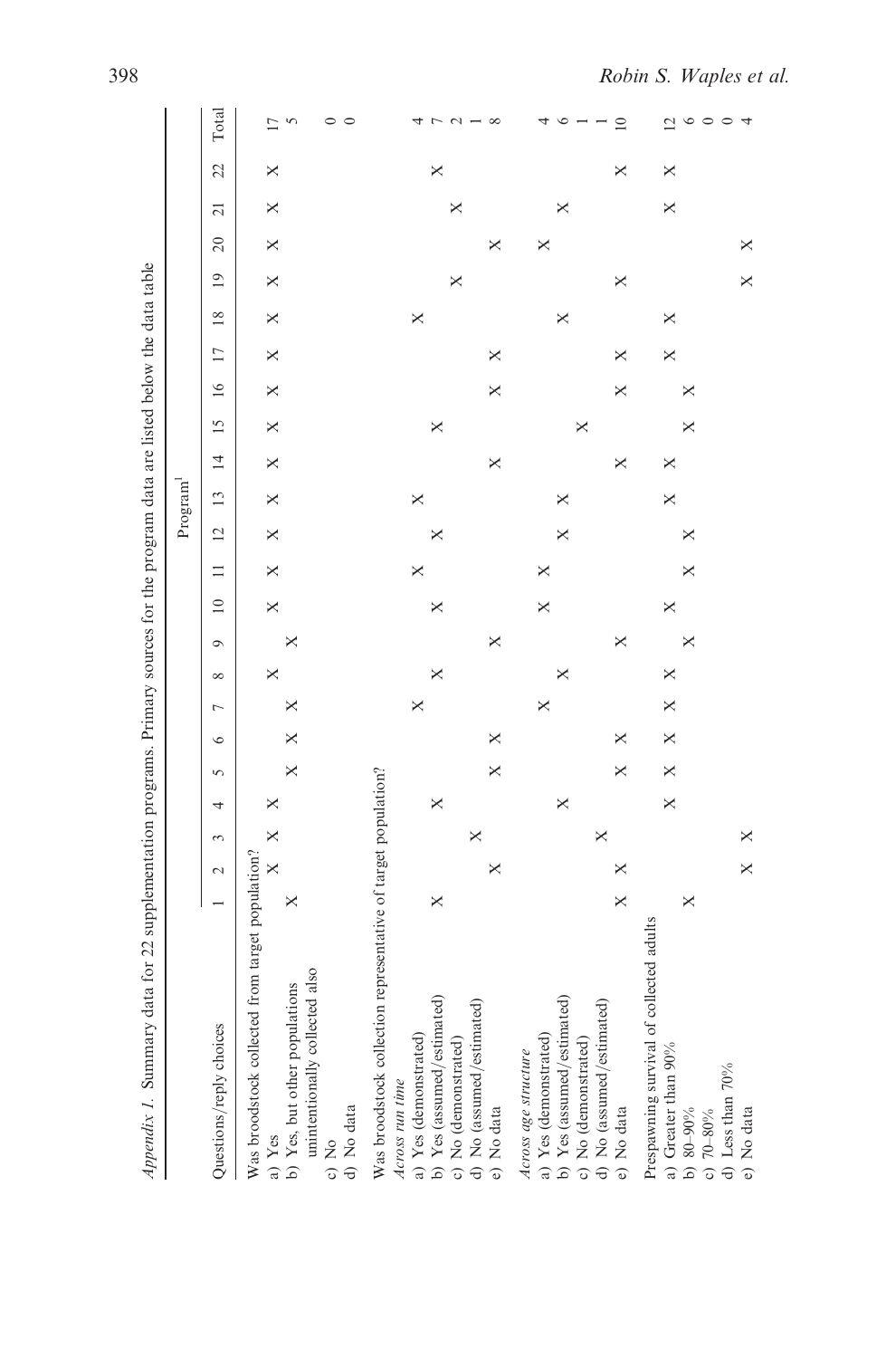| ×<br>×<br>×<br>×<br>$\times$<br>×<br>×<br>$\times$<br>×<br>×<br>×<br>×<br>$\times$<br>$\times$<br>$\times$<br>×<br>Adult-to-adult survival compared to wild<br>Adult-to-adult survival of hatchery fish<br>a) Greater than 5X, data available<br>b) Assumed greater than 5X, but no<br>data available for wild<br>c) Greater than 2X, data available<br>d) Assumed greater than 2X, but no<br>data available for wild<br>e) About equal to wild, data avai<br>a) Greater than 5X<br>b) $2-5X$<br>c) $1-2X$<br>d) About equal<br>e) Less than IX<br>f) No data |  |  | × | $\times$ |   | $\times$ | × | $\times$ | $\times$ | $\aleph^2$ | $\times$ | $\times$ | ×         | × |  |
|---------------------------------------------------------------------------------------------------------------------------------------------------------------------------------------------------------------------------------------------------------------------------------------------------------------------------------------------------------------------------------------------------------------------------------------------------------------------------------------------------------------------------------------------------------------|--|--|---|----------|---|----------|---|----------|----------|------------|----------|----------|-----------|---|--|
|                                                                                                                                                                                                                                                                                                                                                                                                                                                                                                                                                               |  |  |   | ×        | × | ×        | × | ×        | $\times$ | $\approx$  | ×        | ×        | $\approx$ | × |  |
|                                                                                                                                                                                                                                                                                                                                                                                                                                                                                                                                                               |  |  |   | ×        |   |          |   | ×        |          |            |          | $\times$ | ×         |   |  |
|                                                                                                                                                                                                                                                                                                                                                                                                                                                                                                                                                               |  |  |   |          |   |          | × |          |          | ×          |          |          |           | × |  |
|                                                                                                                                                                                                                                                                                                                                                                                                                                                                                                                                                               |  |  | × |          | × |          |   |          |          |            |          |          |           |   |  |
| ×<br>×<br>×<br>$\times$<br>i) No data for hatchery population<br>but no data for wild                                                                                                                                                                                                                                                                                                                                                                                                                                                                         |  |  |   |          |   | ×        |   |          | ×        |            | ×        |          |           |   |  |

*(*Continued)

 $(Continued) % \begin{minipage}[b]{0.5\linewidth} \centering \centerline{\includegraphics[width=0.5\linewidth]{images/STM100020.jpg} \centerline{\includegraphics[width=0.5\linewidth]{images/STM100020.jpg} \centerline{\includegraphics[width=0.5\linewidth]{images/STM100020.jpg} \centerline{\includegraphics[width=0.5\linewidth]{images/STM100020.jpg} \centerline{\includegraphics[width=0.5\linewidth]{images/STM100020.jpg} \centerline{\includegraphics[width=0.5\linewidth]{images/STM100020.jpg} \centerline{\includegraphics[width=0.5\linewidth]{images/STM100020.jpg} \centerline{\includegraphics[width$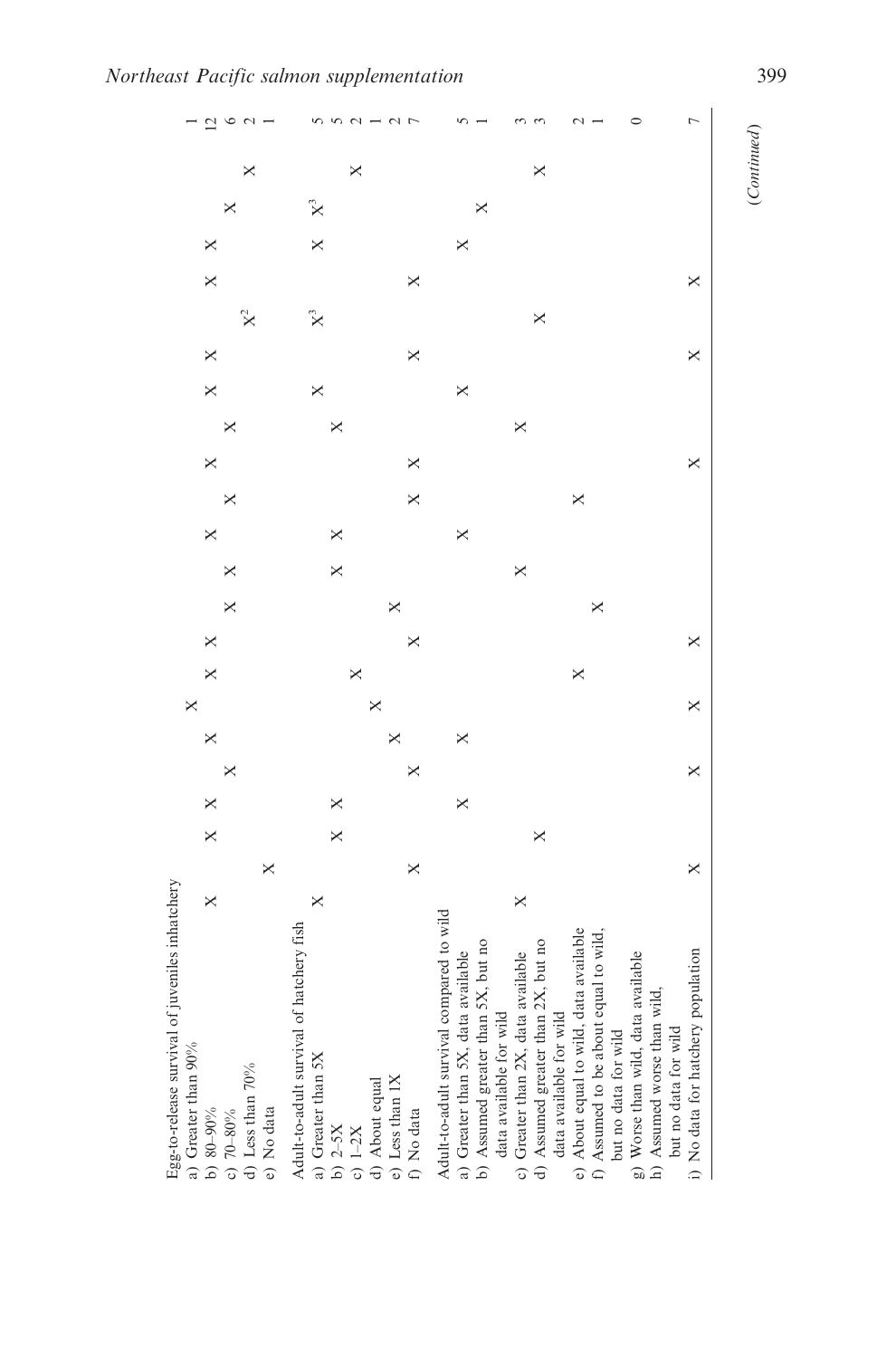| data for 22 supplementation programs. Primary sources for the program data are listed below the data table—cont'd.<br>Appendix 1. Summary                                                                                                                                                                                                                                                                                            |                      |          |          |            |          |                |          |          |             |                |                      |                |                |                 |                         |                 |                 |                 |                |            |                                                   |
|--------------------------------------------------------------------------------------------------------------------------------------------------------------------------------------------------------------------------------------------------------------------------------------------------------------------------------------------------------------------------------------------------------------------------------------|----------------------|----------|----------|------------|----------|----------------|----------|----------|-------------|----------------|----------------------|----------------|----------------|-----------------|-------------------------|-----------------|-----------------|-----------------|----------------|------------|---------------------------------------------------|
|                                                                                                                                                                                                                                                                                                                                                                                                                                      |                      |          |          |            |          |                |          |          |             |                | Program <sup>1</sup> |                |                |                 |                         |                 |                 |                 |                |            |                                                   |
| Questions/reply choices                                                                                                                                                                                                                                                                                                                                                                                                              | $\sim$               | 3        | 4        | 5          | ७        | $\overline{ }$ | $\infty$ | Ò        | $\supseteq$ | $\equiv$       | $\overline{c}$       | $\frac{13}{2}$ | $\overline{4}$ | $\overline{15}$ | $\Box$<br>$\frac{6}{1}$ | $\overline{18}$ | $\overline{19}$ | $\overline{20}$ | $\overline{z}$ | 22         | Total                                             |
| Relative success of naturally spawning program fish compared to natural fish<br>b) Assumed greater, but no data available for wild<br>c) About equal to wild fish, data available<br>d) Assumed about equal to wild, but no data for wild<br>e) Worse than wild fish, data available<br>wild fish, but no data for wild<br>a) Greater than wild fish, data available<br>f) Assumed worse than<br>No data<br>$\mathbb{S}$             | $\times$<br>$\times$ | $\times$ | $\times$ | $\times^4$ | $\times$ | $\times$       | $\times$ | $\times$ | ×           | $\mathbf{X}^5$ |                      | ×              | $\times$       | $\times$        | $\times$<br>$\times$    | $\times$        | $\times$        | $\times$        | ×              | $\times^6$ | $\sim$<br>$\overline{1}$                          |
| of naturally spawning program fish compared to the progeny of natural fish<br>b) Assumed greater, but no data available for wild<br>c) About equal to wild fish, data available<br>d) Assumed about equal to wild, but no data for wild<br>wild fish, but no data for wild<br>a) Greater than wild fish, data available<br>e) Worse than wild fish, data available<br>Survival of the progeny<br>f) Assumed worse than $g$ ) No data | $X \times X$         | $\times$ | $\times$ | ×          | $\times$ | ×              | $\times$ | ×        | ×           | $X^7$          | ×                    | ×              | $\times$       | $\times$        | $\times$<br>$\times$    | $\times$        | ×               | ×               | ×              | ×          | $ \circ$<br>$\circ$<br>$\circ$<br>$\overline{21}$ |
| Did the natural population increase over course of program?<br>b) Population size remained same $+$ /-20%<br>$1 > 20\%$<br>>20%<br>a) Population increased<br>c) Population declined<br>d) No data                                                                                                                                                                                                                                   | ×<br>$\times$        | ×        | ×        | ×          |          | ×              | $\times$ | ×        | $\times$    | ×              | ×                    | ×              | ×              | ×<br>×          | ×                       | $\times$        | $\times$        | ×               | ×              | ×          | $\supseteq$<br>3                                  |
| If an unsupplemented control was monitored, did it increase?<br>b) Population size remained same $+$ $/$ -20%<br>a) Population increased ${>}20\%$<br>$> 20\%$<br>c) Population declined<br>No data                                                                                                                                                                                                                                  | $\times$<br>×        | $\times$ | $\times$ | ×          | ×        | ×              |          |          | ×           | ×              |                      |                |                | ×<br>×          | ×                       | ×               | ×               | $\times$        | $\times$       | ×          | $\sim$<br>$\overline{4}$<br>$\sim$                |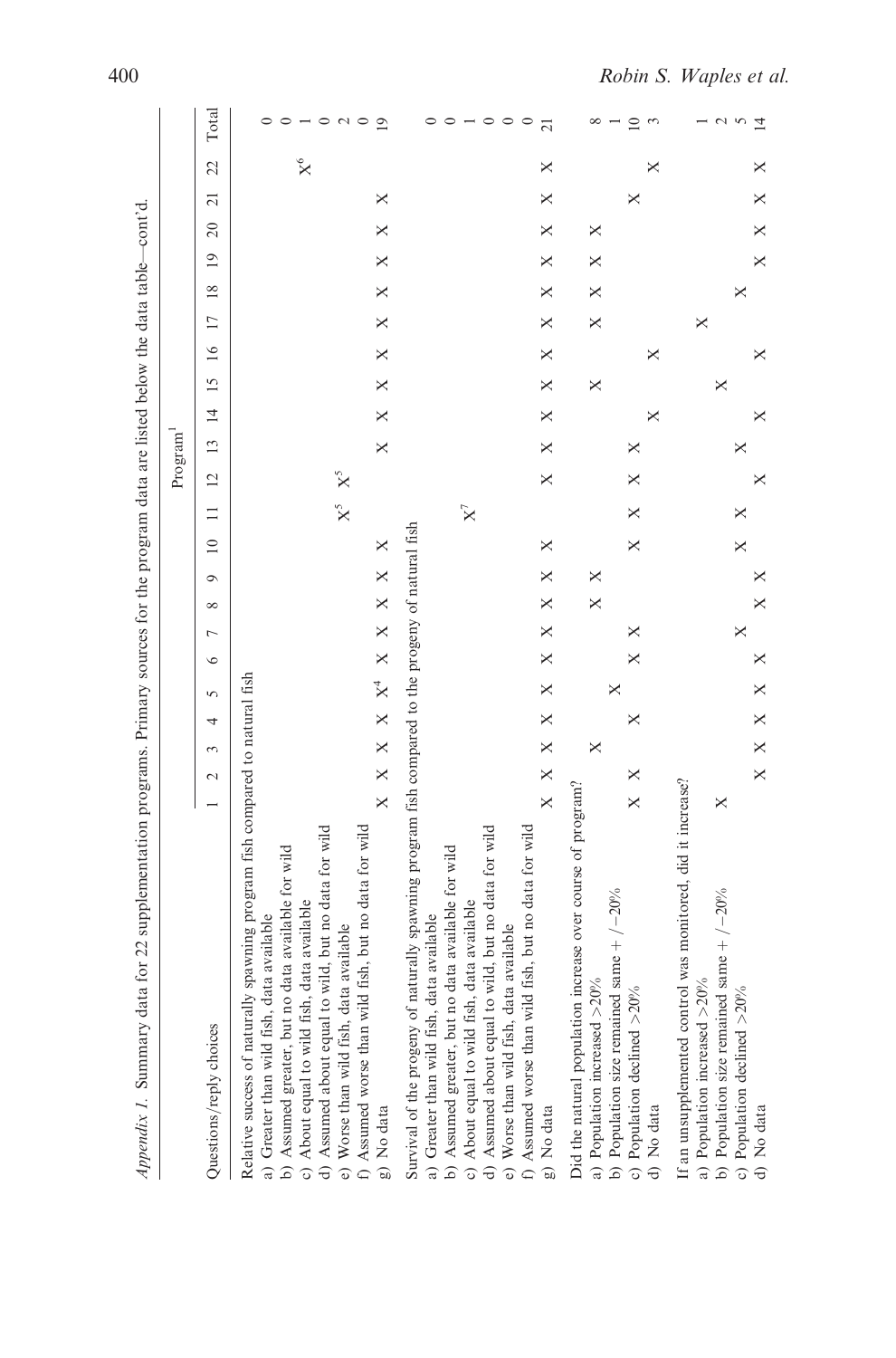| Status of the natural population before supplementation started                                |          |               |          |          |   |            |           |          |          |  |         |   |  |  |                                                                        |             |  |
|------------------------------------------------------------------------------------------------|----------|---------------|----------|----------|---|------------|-----------|----------|----------|--|---------|---|--|--|------------------------------------------------------------------------|-------------|--|
| a) Healthy                                                                                     |          |               |          |          | × |            |           |          |          |  |         |   |  |  |                                                                        |             |  |
| serious risk<br>b) Depressed but not at                                                        |          |               | $\times$ |          |   |            |           | $\times$ | $\times$ |  |         |   |  |  | $X$ X X X X                                                            | $\infty$    |  |
| c) Unhealthy; some extinction concern                                                          | X X X    |               |          |          |   | $\times$ X |           |          |          |  | X X X X | × |  |  |                                                                        | $\subseteq$ |  |
| d) High risk of extinction                                                                     | $\times$ |               |          | $\times$ |   |            |           |          |          |  |         |   |  |  |                                                                        |             |  |
| Status of the natural population after supplementation ceased                                  |          |               |          |          |   |            |           |          |          |  |         |   |  |  |                                                                        |             |  |
| a) Increasing                                                                                  |          |               |          |          |   |            |           |          |          |  |         |   |  |  |                                                                        |             |  |
| b) Stable, at higher abundance than before                                                     |          |               |          |          |   |            |           |          |          |  |         |   |  |  |                                                                        |             |  |
| supplementation                                                                                |          |               |          |          |   |            |           |          |          |  |         |   |  |  |                                                                        |             |  |
| c) Stable, no significant change compared                                                      |          |               |          |          |   |            |           |          |          |  |         |   |  |  |                                                                        |             |  |
| to before supplementation                                                                      |          |               |          |          |   |            |           |          |          |  |         |   |  |  |                                                                        |             |  |
| d) Stable, at lower abundance than before                                                      |          |               |          |          |   |            | $\propto$ |          |          |  |         |   |  |  |                                                                        |             |  |
| supplementation                                                                                |          |               |          |          |   |            |           |          |          |  |         |   |  |  |                                                                        |             |  |
| e) Decreasing                                                                                  | ×        |               |          |          |   |            |           |          |          |  |         |   |  |  |                                                                        |             |  |
| f) Population is still being supplemented                                                      | ×        | X X X X X X X |          |          |   |            |           |          |          |  |         |   |  |  | $\begin{array}{ccccc}\nX & X & X & X & X & X & X & X & X\n\end{array}$ | $\approx$   |  |
| in Table 1.<br>Program numbers are as                                                          |          |               |          |          |   |            |           |          |          |  |         |   |  |  |                                                                        |             |  |
| $^2$ Last 4 years all ${>}90\%$ .                                                              |          |               |          |          |   |            |           |          |          |  |         |   |  |  |                                                                        |             |  |
| Estimate is based on a single brood-year.                                                      |          |               |          |          |   |            |           |          |          |  |         |   |  |  |                                                                        |             |  |
| Size and egg voidance similar.                                                                 |          |               |          |          |   |            |           |          |          |  |         |   |  |  |                                                                        |             |  |
| $^5$ Hatchery fish returned younger and/or smaller.                                            |          |               |          |          |   |            |           |          |          |  |         |   |  |  |                                                                        |             |  |
| <sup>6</sup> Based on fecundity only.                                                          |          |               |          |          |   |            |           |          |          |  |         |   |  |  |                                                                        |             |  |
| relationship at various levels of naturally spawning hatchery fish.<br>Similar spawner-recruit |          |               |          |          |   |            |           |          |          |  |         |   |  |  |                                                                        |             |  |

Abundance critically low.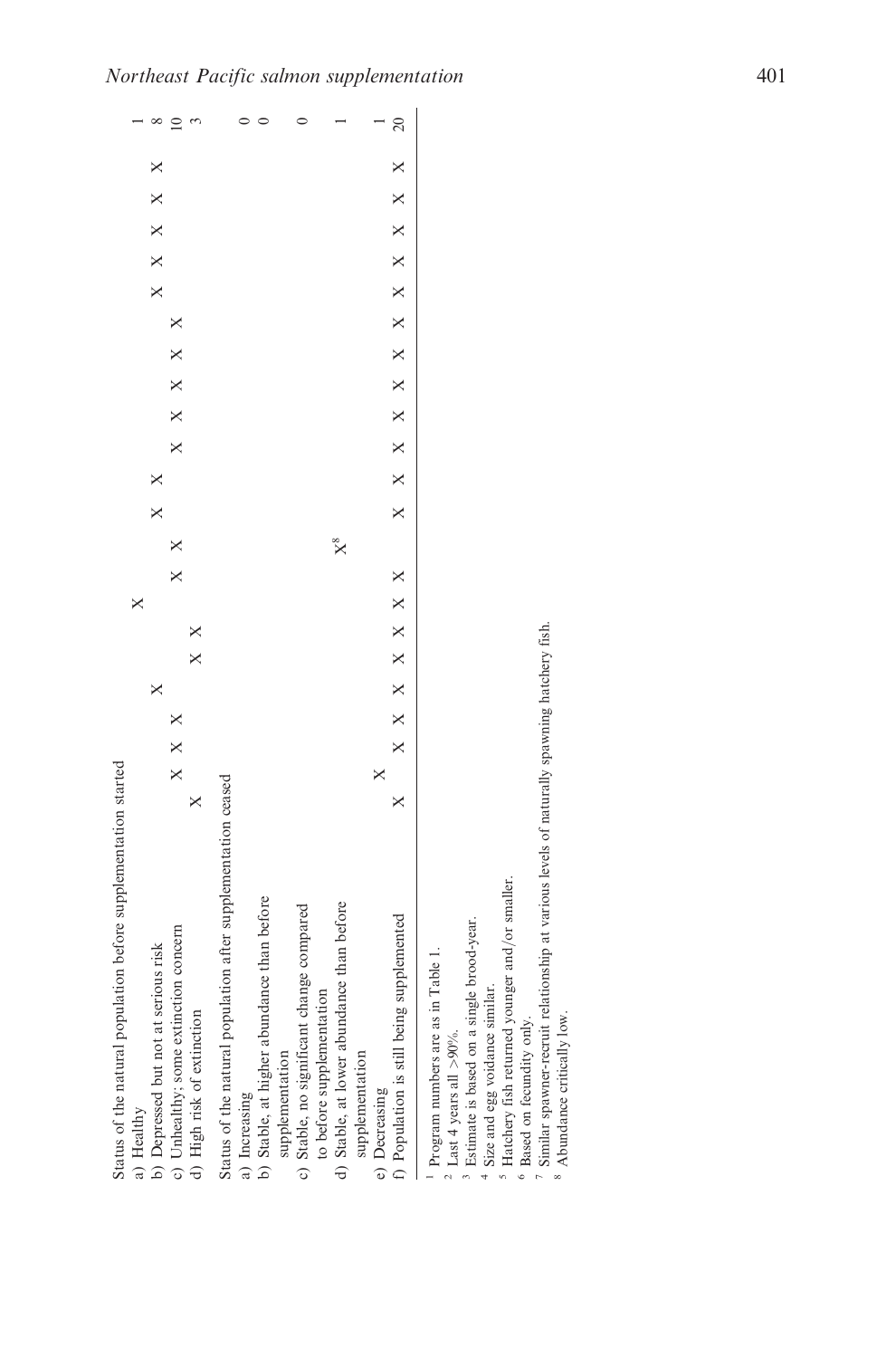Primary sources of information for these programs were as follows (program numbers are as above and in Table 1):

- 1 Fuss, H.J., and C. Ashbrook. 1995. Hatchery Operation Plans and Performance Summaries, Volume I, Number 2, Puget Sound. Washington Department of Fish and Wildlife, Hatcheries Program, Assessment and Development Division, Olympia, Washington, USA.
- 2, 3 Washington Department of Fish and Wildlife, Puyallup Indian Tribe, and Muckleshoot Indian Tribe. 1998. Recovery Plan for White River Spring Chinook Salmon. Update. Washington Department of Fish and Wildlife, Olympia, Washington, USA. 81 pp.
	- 4 Drotts, J. 2000. Hatchery and Genetic Management Plan: US/Canada Chinook Indicator Stock Study and Restoration Program. Stilliguamish Tribe, Arlington, Washington, USA. 200 pp.
	- 5 Miller, M.D., and T.W. Hillman. 1998. Summer/Fall Chinook Salmon Spawning Ground Survey in the Methow and Okanogan River Basins 1997. BioAnalysts Incorporated, Boise, Idaho, USA.  $62$  pp.  $+$  appendices.
	- 6 Peck, L. 1998. Application for a Permit to Enhance the Propagation or Survival of Endangered or Threatened Species under the Endangered Species Act of 1973. Washington Department of Fish and Wildlife, Olympia, Washington, USA.
	- 7 Bartlett, H. 1998. 1996, Methow Spring Chinook Summary Report. Washington Department of Fish and Wildlife, Omak, Washington, USA. 46 pp.
	- 8 Dauble, D.D., and D.G. Watson. 1997. Status of fall chinook populations in the mid-Columbia River. North American Journal of Fisheries Management 17(2): 283–300.
	- 9 Mendel, G., J. Bumgarner, D. Milks, L. Ross, and J. Dedloff. 1996. Lyons Ferry Hatchery Evaluation: Fall Chinook, 1995 Annual Report. Washington Department of Fish and Wildlife, Assessment and Development Division of the Hatcheries Program, Olympia, Washington, USA. 63 pp.
- 10, 13, 14, 15 Bowles and Leitzinger (1991; cited in References section).
- 10, 13 Cannamela, D.A., and J.V. Younk. 1998. 1997 Annual Report to National Marine Fisheries Service for Permits #919 and #920 for the Chinook Salmon Program at East Fork Salmon River and Sawtooth Fish Hatchery. Idaho Department of Fish and Game, Boise, Idaho, USA. 10 pp.
	- 11 Bumgarner, J., G. Mendel, D. Milks, L. Ross, J. Dedloff, and M. Varney. 1997. Tucannon River Spring Chinook Salmon Hatchery Evaluation Program. Washington Department of Fish and Wildlife, Hatcheries Program/Assessment and Development Division, Olympia, Washington, USA. 43 pp.
	- 12 Carmichael, R.W., and R.T. Messmer. 1995. Status of Supplementing Chinook Salmon Natural Production in the Imnaha River Basin. In: H.L. Schramm, Jr., and R.G. Piper (eds.), Uses and Effects of Cultured Fishes in Aquatic Ecosystems. American Fisheries Society Symposium 15. American Fisheries Society, Bethesda, Maryland, USA. Pp. 284–291.
- 16, 20 Greg Bonnell, Department of Fisheries & Oceans, Vancouver, British Columbia, Canada, personal communication.
- 17, 18 Washington Department of Fish and Wildlife and Point No Point Treaty Tribes. 2000. Summer Chum Salmon Conservation Initiative: An Implementation Plan to Recovery Summer Chum Salmon in the Hood Canal and Strait of Juan de Fuca Region. Washington Department of Fish and Wildlife. Electronic publication. Website: http://wdfw.wa.gov/fish/chum/ sumchum.pdf
	- 19 Don Bailey, Department of Fisheries & Oceans, Vancouver, British Columbia, Canada, personal communication.
	- 21 Petersen, K., A. Murdoch, M. Tonseth, T. Miller, and C. Snow. 1999. 1995 Brood Sockeye and Chinook Salmon Reared and Released at Rock Island Fish Hatchery Complex Facilities. Washington Department of Fish and Wildlife, Olympia, Washington, USA. 47 pp.